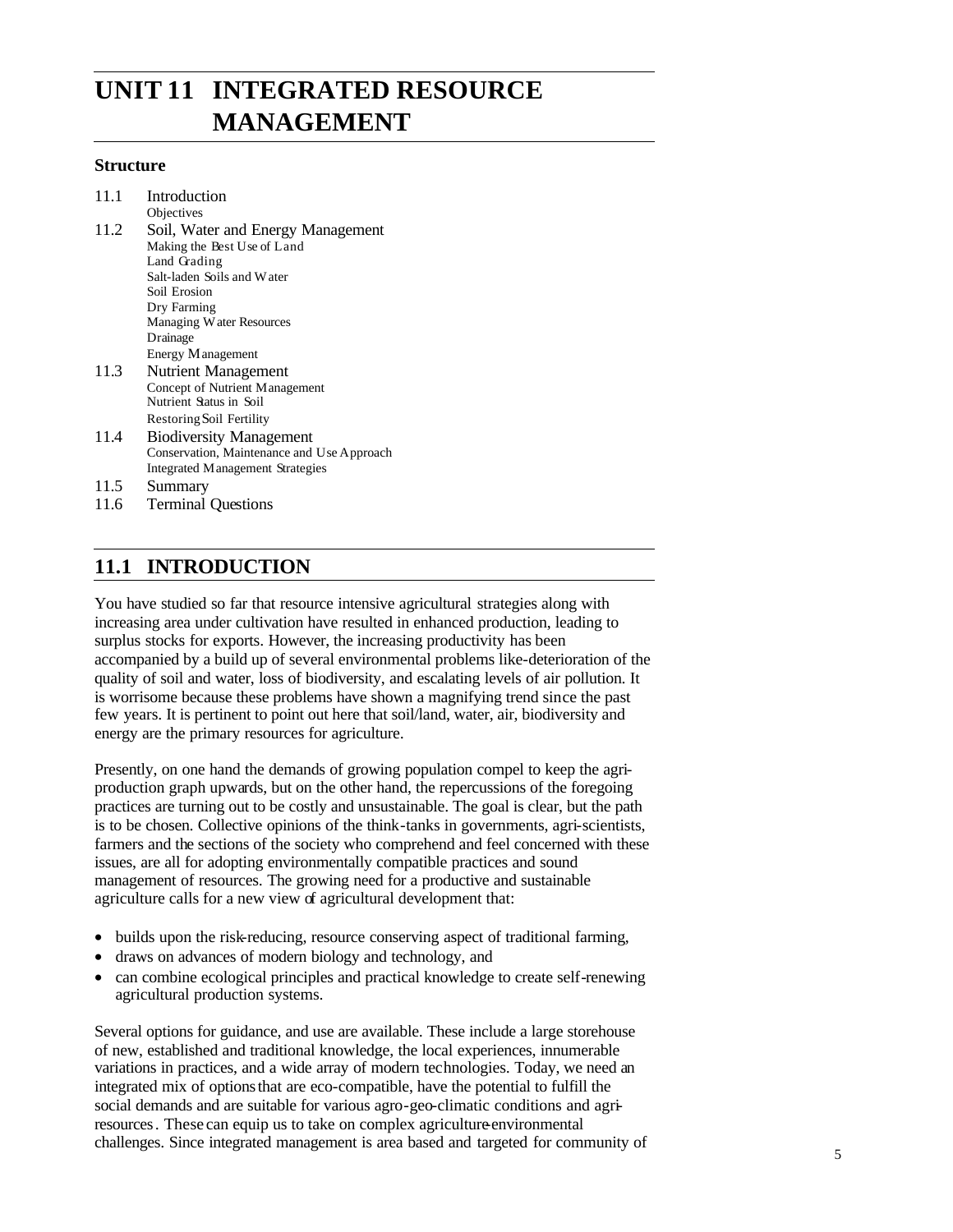farmers rather than individuals, enlisting people's participation is a major challenge. This has been a real lesson learnt from the models of watershed management.

#### **Objectives**

After studying this unit, you should be able to:

- state the importance of managing agri-resources in an integrated manner;
- prepare strategy(ies) for integrated resource management for a specific area/region;
- list some eco-friendly and economically profitable ways of managing the agriresources like soil, water, energy, nutrients, and biodiversity; and
- comprehend the importance of considering the various dimensions of a resource in order to manage it in an environmentally compatible and sustainable manner.

## **11.2 SOIL, WATER AND ENERGY MANAGEMENT**

You have learnt in Unit 6 that soil is one of our most important natural resources. It constitutes the medium for plants to grow and provides food for plants, which in turn furnish food for humans and animals. It also serves as a storage place for most of the water that the plants use.

Soil and water − the two vital resources for agriculture are so closely interlinked in nature, that any effect or change in either of them has a bearing on the other. For this very reason they are being taken up collectively in this section.

In Units 6 and 7, you have studied about various agroenvironmental issues and challenges pertaining to land and water. This unit further builds up on the ways of addressing or managing them. Making the best use of land, tackling salt-laden soils and water, soil erosion, scarce water availability to crops, and use and management of water resources are the prominent areas in agriculture that require immediate attention. In view of the vast agro-geographic diversity across the nations and the world, there is no one way of addressing these concerns and problems. But if we consider these as challenges, and take them up with a holistic, interdisciplinary and conservation outlook, not only can effective ways of management be devised but also the environmental problems could be put on a reverse gear. Making this as the cardinal principle, let us look at some of the effective and promising ways of handling the various soil and water rela ted management challenges.

## **11.2.1 Making the Best Use of Land**

This implies that any area of land be used according to its capability for sustained and economic productivity. The capability of different lands for sustaining crops differ depending on land characteristics like slope, soil type, soil depth and commonly associated problems like erosion and waterlogging. In some lands the characteristics could be such that they may not be suitable for crop production. Such areas may be ideally used for nonagricultural purposes like brick-making, developing human habitation, pastures or forests. It is necessary to have a balance of different land uses as per the needs of the society. The different uses could be guided by the land capability classification: *This classification is also very useful for planning and selecting the right measures for conservation of soil and water resources.* The important physical data needed for this purpose includes soil type, depth, texture, land slope, and erosion conditions. Information about these and other properties are collected through soil surveys that are at times combined with aerial photography. There is no universal method of land capability classification, but several methods are developed in different parts of the world, suiting the local conditions. One of the earliest and widely used methods is the system developed by the United States Department of Agriculture. This system has 8 classes of which classes 1-4 are suited for agricultural purposes.

#### **Description of Class I lands**

Lands in Class I have few limitations that restrict their use. Lands in this category are very good lands, which can be cultivated safely. They are nearly level, have deep and workable soils and are subject to slight water or wind erosion. They are well drained and not subject to damaging overflows. The lands are well suited for intensive cropping.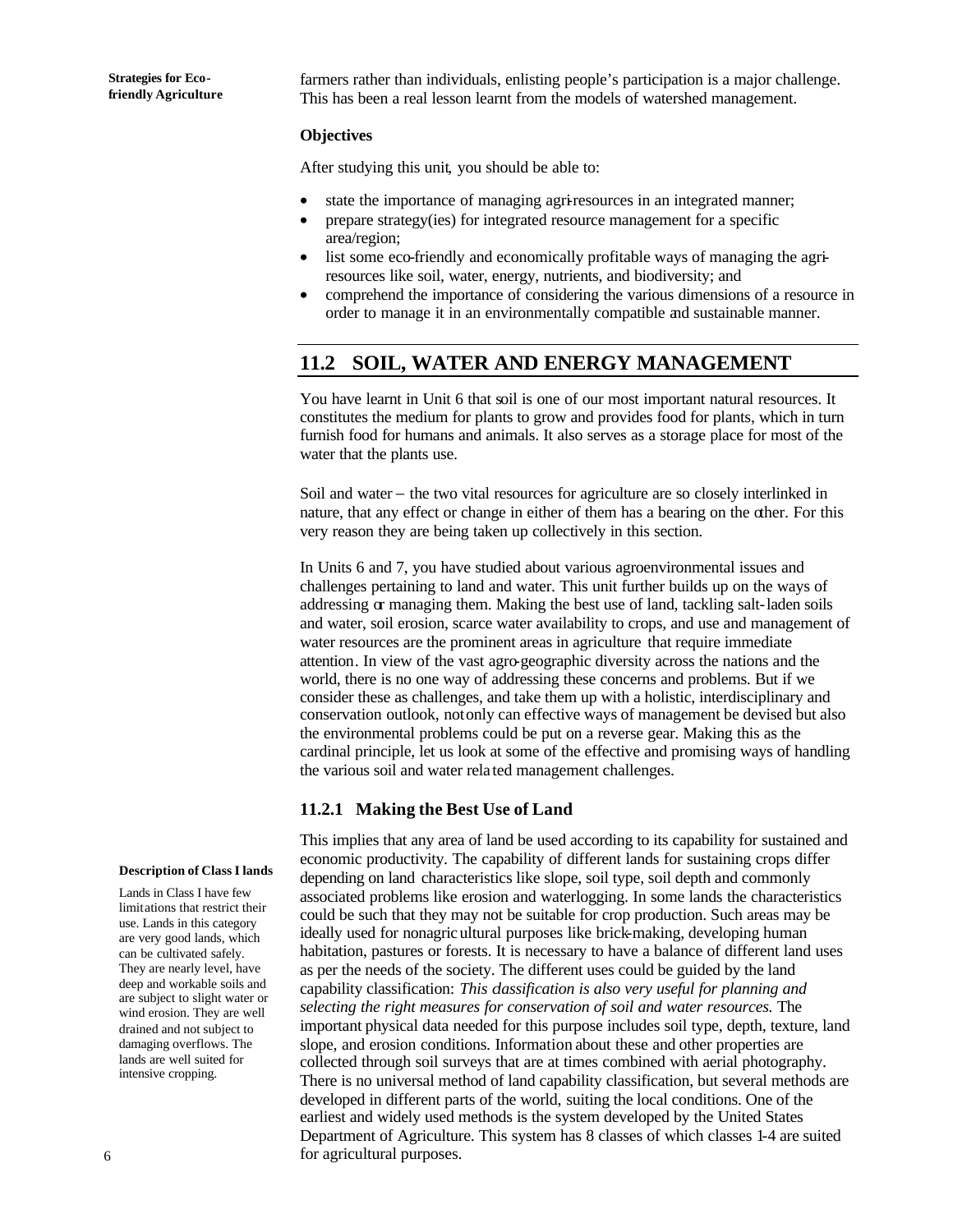## **11.2.2 Land Grading**

Any land used for agriculture requires an even surface for crop production. Land grading refers to levelling the land to make it suitable for agricultural purposes. Not only that, this also helps in efficient use, and conservation of the various agriresources in the long run.

Land grading is often done by equipments operated with either animal power or with mechanical power. This process removes humps and depressions so that water could flow evenly on the land surface. Low spots could cause concentration of water or waterlogging which affects the crop growth.

Land levelling need not necessarily mean to bring the surface to perfect level. Many a time a moderate grade or slight slope is created for surface drainage. Depending on the topography of the agricultural land, land levelling requires moving a lot of soil, sometimes over large distances.

Land grading in irrigated-agriculture helps in uniform application of water, better water regulation and saving in irrigation time. Under rainfed conditions, land grading helps in soil and water conservation. Both in irrigated and rainfed conditions, land grading provides the much-needed surface drainage, thus proving a valuable management tool.

## **SAQ 1**

- a) Identify a set of criteria for deciding about the best use that a piece of land can be put to.
- b) What features/characteristics of a land/soil would you consider to use it for agricultural purposes?
- c) What are the benefits of land grading in agriculture?

## **11.2.3 Salt-laden Soils and Water**

High concentration of certain salts when present in the soil cause soil and water management problems, and ultimately affects the crop growth.

Most of the salt affected soils are found in the arid and subarid regions of the world. Some soils have salts as original deposits. In irrigated agriculture, even though to start with the water may be of satisfactory quality, salt build-up in the root profile invariably occurs over a period of time. This is because during crop growth water evaporates leaving behind the salts in the root zone. High water table in some agricultural lands bring the salts to or nearer the soils surface. The groundwater too in some agricultural lands contains large amounts of salts and the use of such waters for irrigation, accelerates salt build -up in the soil profiles. Salt could also be brought in through subsurface inflows of water. In irrigated areas, particularly if the irrigated water contains considerable amount of salts, its concentration in soils should be annually assessed and it should be ensured that the salts accumulated in the root zone are not beyond the permissible limits for the crop. The excessive salts in soilsolution can be removed by leaching and subsequent drainage. And the salts held by clay as exchangeable salts have to be exchanged before they could be removed by leaching.

### **Reclamation of Salt-affected Soils**

You have learnt in Unit 6 that salt-affected soils are categorized as **saline**,**sodic** and **saline-sodic**. There are specific reclamation measures for each of these categories.

High concentration of soluble salts increases solute suction and thus reduces the availability of soil water to plants. Salts like sodium carbonate, and soluble borates are toxic to plants. They are also harmful indirectly, as for example, the rise in soil pH by sodium carbonate makes nutrients like phosphates, manganese, and zinc unavailable to plants. High concentration of exchangeable sodium adversely affects the soil structure that results in reduced permeability, aeration, infiltration rate, and so il workability.

Salts are found in two forms in the soil – one, in the soil solution in a soluble form; and two linked with the clay particles in exchangeable form.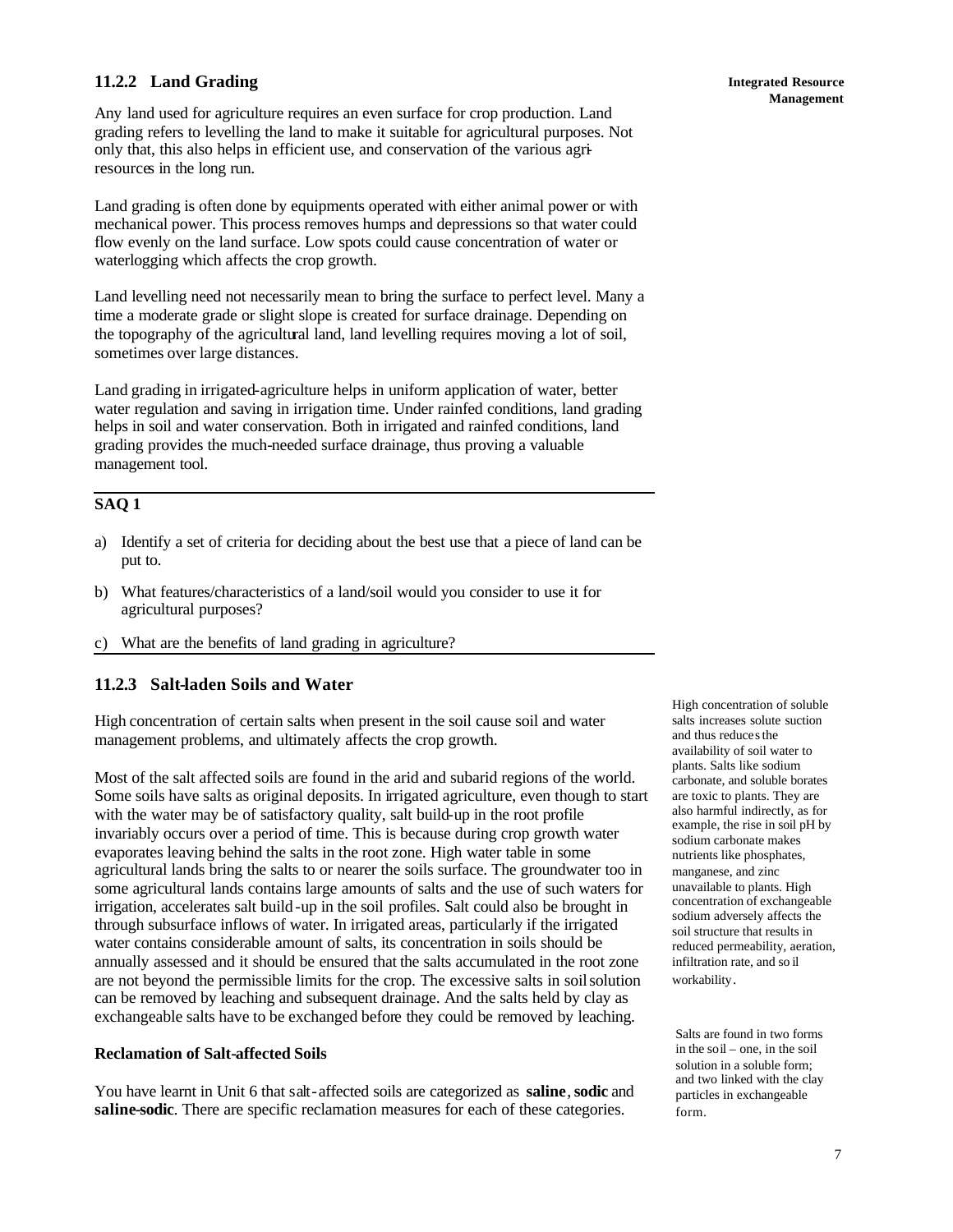#### **Saline soils**

- Saline soils soils affected by neutral Na salts, mainly NaCl and NaSO<sub>4</sub> that are soluble.
- Alkali soils also known as sodic soils, these are affected by Na salts capable of alkaline hydrolysis, including  $NaHCO<sub>3</sub>, Na<sub>2</sub>CO<sub>3</sub>$  and  $NaSiO<sub>3</sub>$ , and these are exchangeable.
- Saline-alkali soils contains a combination of soluble and exchangeable salts as mentioned above, are present in soils in such amounts that interfere with the growth of most plants.

#### **Table 11.1: List of tolerant and semi tolerant plants for salt-laden soils.**

| <b>Tolerant</b>                                                    | Semi tolerant                                                                                                                       |
|--------------------------------------------------------------------|-------------------------------------------------------------------------------------------------------------------------------------|
| plants                                                             | plants                                                                                                                              |
| Wheat,<br>Barley, Oat,<br>Sugar beet,<br>Date palm,<br>and Cotton. | Maize,<br>Sorghum,<br>Pearl-millet,<br>Rice.<br>Safflower,<br>Sugarcane,<br>Cotton, Onion,<br>Potato.<br>Mango, and<br>Pomegranate. |

### • For saline soils with **efforescence of salts at the surface** two things are recommended.

- − Scraping of the surface salt.
- Flushing with water to wash away the excess salts.
- Soils with high concentration of soluble salts to great depth, and with deep water table, can be treated by
	- Impounding rain water, or using irrigation water to leach out the injurious salts to a safe limit inside the soil.
	- − Employing surface and subsurface drainage for flushing out excessive salts.
- Soils with high concentration of soluble salts up to great depth but with high water table can be reclaimed by
	- Lowering the water table either by pumping or subsurface drainage.
	- Subsurface drainage.

### **Sodic soils**

Reclamation of these soils is achieved by:

- treating with alkali amendments like gypsum, sulfur, and others;
- adding organic materials like farm yard manure, crop residue, and green manuring;
- leaching out the products of reaction after amendments are added; and
- deep ploughing for breaking any hard pan for improving drainage.

### **Saline-sodic soils**

These are comparatively easier to reclaim than the alkali soils. In certain cases these can be reclaimed by leaching alone. Sometimes amendments are needed before leaching.

*After reclamation of salt-affected soils it is necessary to prevent their resalinization. This is achieved by maintaining a salt balance, drainage and controlling the depth of the water table.*

Another way of driving economic benefits, as well as improving the salt-laden soils for agricultural purposes is to grow the select salt-tolerant and semi tolerant plants (See Table 11.1) in such lands.

## **SAQ 2**

- a) What are the causes of soils and water resources being impregnated with salts?
- b) List the different categories of salt-laden soils. On what basis is any salt-laden soil-type assigned a particular category?

## **11.2.4 Soil Erosion**

Though soil erosion is a natural process, but an accelerated soil erosion due to various human activities is a major management concern for our agriculture. A large proportion of our agricultural lands whether in plains, hill slopes, or along rivers, are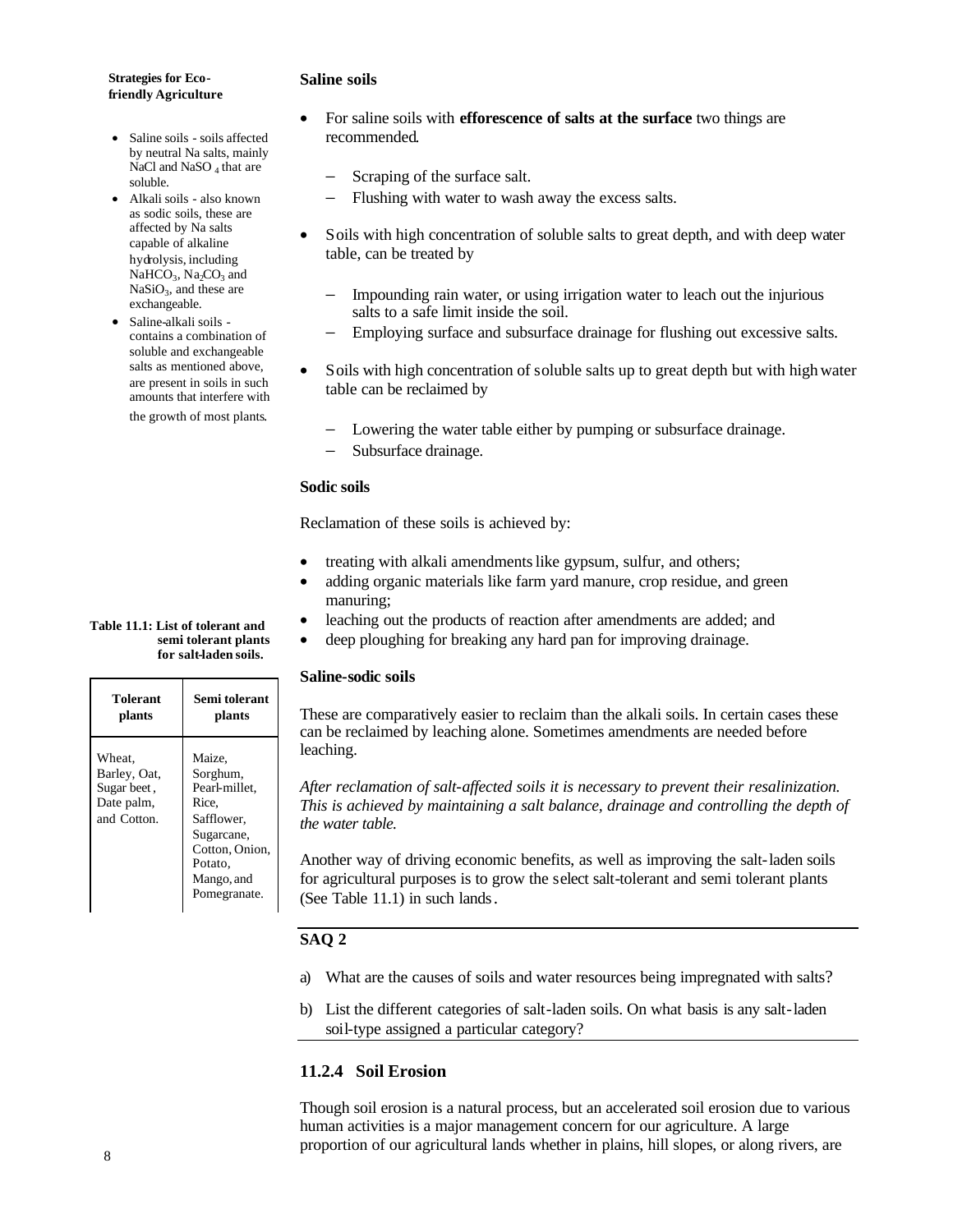continuously exposed to the action of atmosphere. Wind and water in motion are the two main agencies which act on the top fertile soil layers, dislodge the soil particles and transport them from one place to another. Soil from the top layers usually has more nutrients, more organic matter, and less clay and is easier to till than the layers below. So if the top layer is lost to erosion, plants do not grow as well, and consequently the crop production gets lowered. Erosion is also important for the overall environment. The eroded soil particles from fields enter streams and lakes and other water bodies and harm the aquatic life and lower the water quality. It is essential to prevent and control this problem.

#### • **Planning for Erosion Management**

While planning for controlling soil erosion, the factors affecting erosion and the agencies causing erosion need to be understood. The major factors that affect soil erosion are climate, soil type, and vegetation, topography, and cultivation practices. In addition their impact in a particular area should also be determind before taking up or designing the remedial measures. For instance, in rain-caused erosion based on the rain parameters like erosivity, rain-drops characteristics, intensity, duration of rainfall, and amount of soil loss, suitable cropping and conservation practices can be adopted for an effective management of this problem.

#### • **Wind erosion control measures in plains**

Proper land use and moisture conservation practices are key to preventing and containing this problem. And if the problem has set in and persists two things are needed. *One,* employing **measures to reduce surface wind velocities**, which make erosion a havoc especially in the arid and sem iarid areas. The salient measures include:

- i) Vegetation-based measures;
- ii) Tillage practices; and
- iii) Structural or mechanical methods.

We shall take up these points in detail, after introducing the point number *two*, that is, all such **measures that improve the soil characteristics.**

We come back to the three measures (mentioned under *point one*) *for reducing surface wind velocities*.

i) Vegetation-based measures – These measures can be: temporary, or permanent. *Temporary measures* refer to the *crop management practices* to provide a cover to the soil. Close growing crops provide a good protection. The roots of the harvested crops hold the soil in place, while the stalks or the stubbles of the crop that are left in the field, help tremendously in reducing the impact of the wind currents on soil. *Permanent measures* consist of planting trees, shrubs and grasses for protecting the lands from wind erosion. Even the sand dunes can be stabilised by establishing grass and subsequently shrubs and trees. The vegetation − shrubs, trees, and grasses, planted in the form of belts, are technically known as *shelter belts.*

Constructing *wind-breaks* that are barriers either mechanical or vegetation-based include structures/areas like building, orchards and farmsteads, are quite helpfu l in controlling wind erosion. Shelter beds are longer barriers than wind breaks, and provide additional advantages. They provide fuel wood, reduce evaporation, protect orchards from hot and cold winds and make spraying of trees for insect control more effective. They may affect crop yields in the adjoining fields by their shade, root competition and also by harbouring bird population.

For their best outcome, these should be located at right angle to the direction of the wind against which they are design ed to protect the area. If the prevailing

Features considered for design and construction of wind breaks or shelter beds: • direction,

- location,
- species selection,
- shape,
- protection measures, and
- casuality replacement.

Some common plant species used for shelter beds in India.

#### **Trees**

- Babul (*Acacia arabica*)
- Neem *(Azadirachta indica*) • Cashewnut (*Anacardium*
- *occidentale*) • Casuarina (*Casuarina equisetifolia*)
- Eucalyptus (*Eucalyptus spp.)*

#### Shrubs

- Sisal (*Agave americana*)
- Railway creeper *(Ipomoea carnea*)
- Common sesban (*Sesbania aegyptiaca*)
- Spotted Gliricidia (*Gliricidia maculata*)

#### Grasses

- Dubgrass (*Cynodon dactylon)*
- Blue panic (*Panicum antidotale*)
- Thin napier (*Pennisetum polystachon)*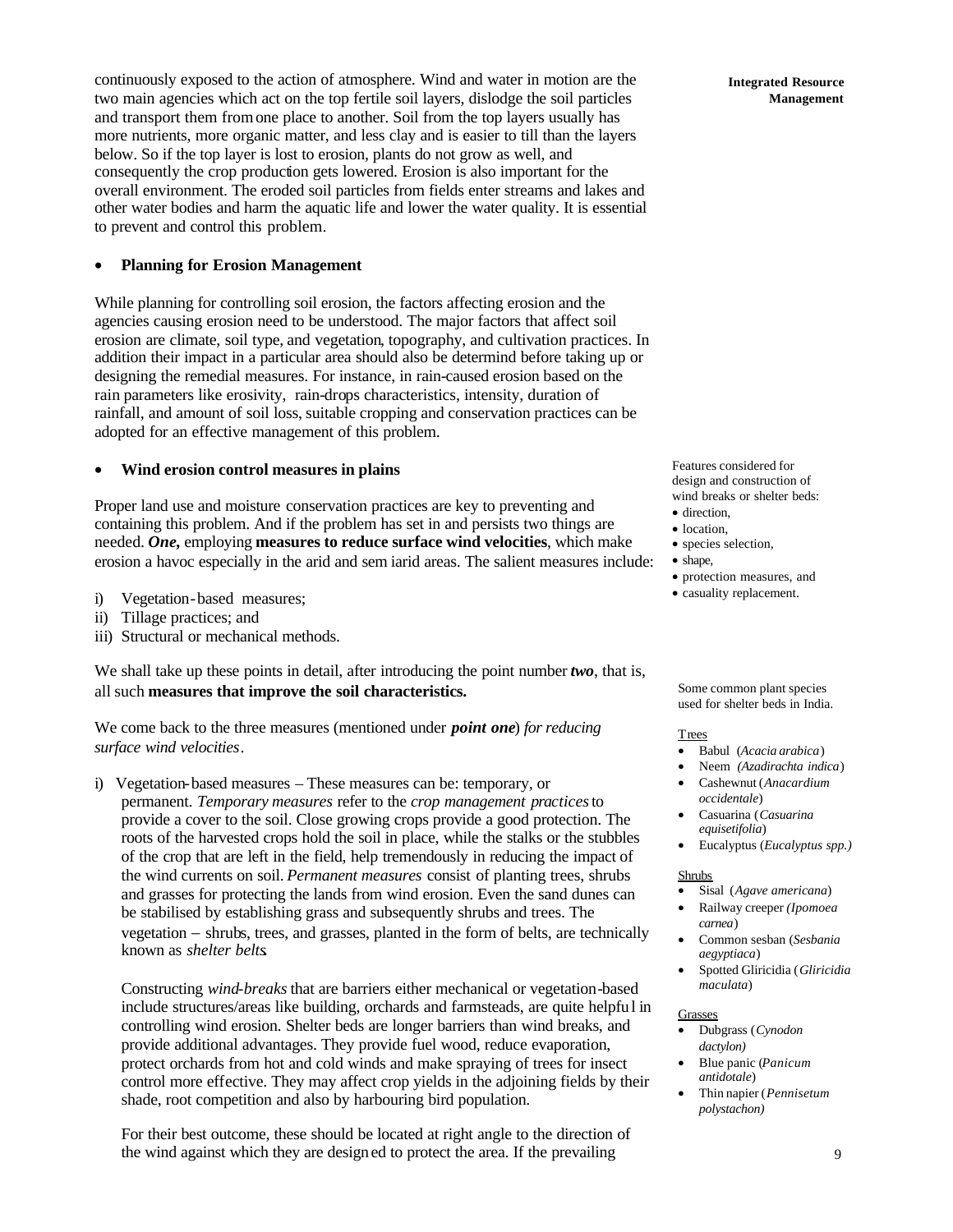winds are from more than one direction, secondary breaks can be put at right angles to these directions. Spacing between successive belts depends upon the area protected by individual belts. For the best outcome, and for protecting the entire area, these belts are located successively. The species to be planted for shelter belts should be selected taking into consideration their adaptability to the local climate and soil conditions and needs, rate of growth, ease of establishment, economic value of the produce, and the possibility of serving the dual role of wood production and shelter bed. The overall best results are obtained when mixed plantations consisting of grasses, shrubs, and trees are raised. A typical shelter-bed should have the shape of a conical roof as viewed in cross-section (see Fig. 11.1). The tall trees in the centre be flanked by short trees, conifers, tall shrubs, and grasses with low shrubs on outside. Shelter bed plantations should be protected from cattle and wild fire. It is important to replace for any casualties.



**Fig.11.1: Cross section of different lengths of shelter-beds. Note the areas protected by each one of them. (Source: Murthy V.V.N., 1985)**

- ii) Tillage practices − Some tillage practices, help temporarily in controlling wind erosion. These include strip cropping, primary and secondary tillage, and use of crop residues. Strip cropping (Fig. 11.2) refers to the practice of growing crops in strips alternating with strips of grass in between them. The grass strips stop the flow of water and filter out sediments. Primary and secondary tillage aims to develop a rough, cloddy surface to resist wind erosion. A system of ridges and furrows, to the normal direction of prevailing winds, reduce the wind velocities and help in soil deposition. Crop residues left on the soil surface reduce wind velocities and trap eroding soil. Crop residues in combination with ridges and furrows are more effective in controlling wind erosion.
- iii) Structural or mechanical methods − Barriers like fences, walls and stone packings also serve as wind breaks. These types of structures are used for protecting farmsteads and are not economical for protecting large cropped areas. Terraces and bunds are useful mechanical barriers.

Now let us discuss the measures to improve soil characteristics. The principal way of controlling wind erosion using soil factors includes *conservation of moisture to improve growth of vegetation, and conditioning the surface soil to improve aggregation.* All moisture conservation measures either biological or engineering have an indirect effect on reducing wind erosion. Mulching has been found to be efficaceous for this purpose. The condition of the top soil influences wind erosion to a large extent. This problem is considerably reduced if the topsoil consists of large clods or non erosive soil aggregates. Crop management practices like tillage, crop rotations, and addition of organic manures should be increasingly employed, to maintain good soil structure, which in turn helps in the development of nonerosive soil aggregates.

#### • **Stream bank erosion control measures**

Stream bank erosion is mostly caused by the flowing water in rivers and streams traversing through hilly regions and the plains. This erosion destroys the productive crop lands situated on the river margins. The problem of erosion is compounded by



**Fig.11.2: Diagrammatic representation of strip cropping**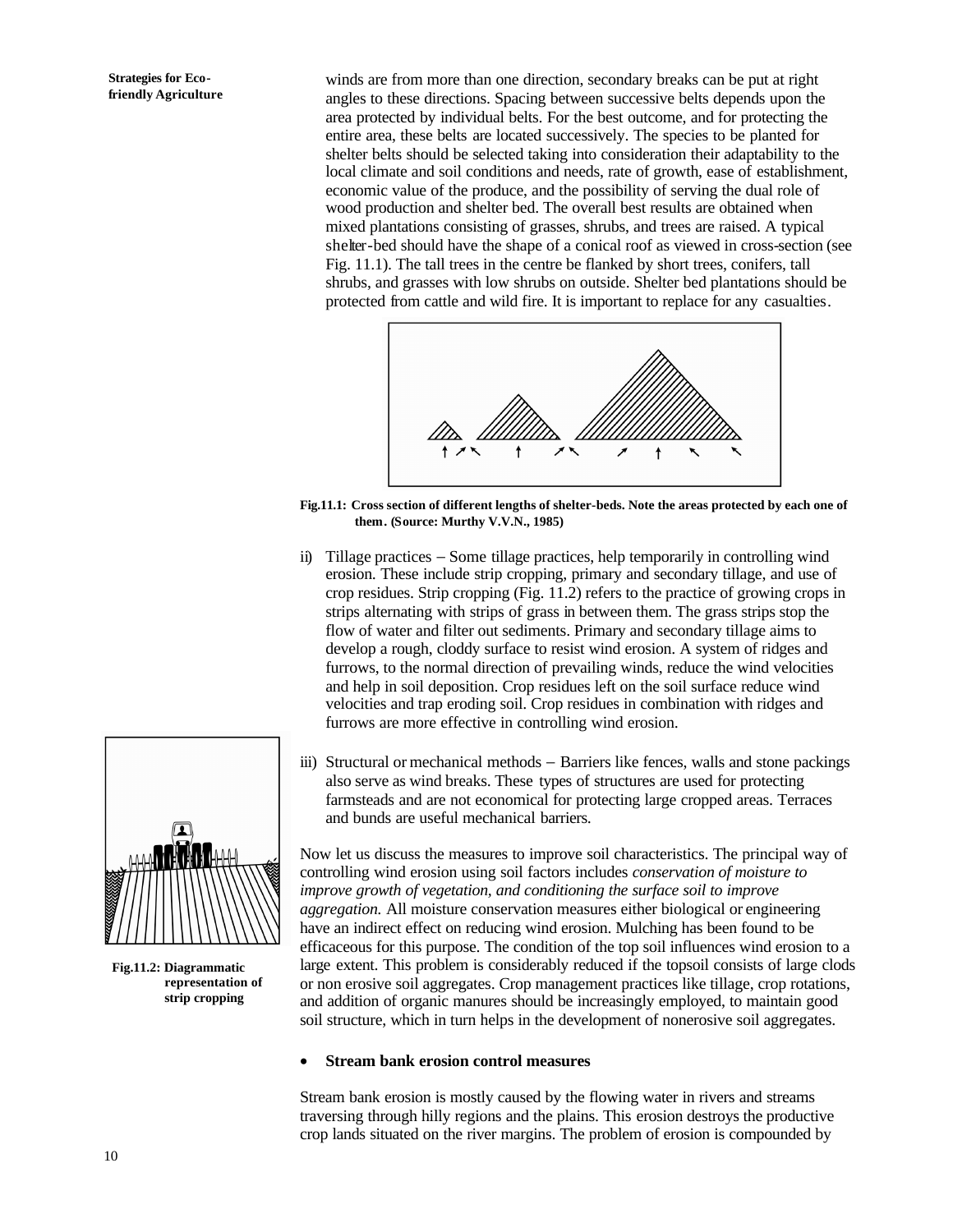flood flows. Stream bank erosion control measures include both direct and indirect measures.

Direct measures include: i) Stabilization of stream bank by vegetation; ii) Protection of stream banks and slopes by paving with stones or masonry. Indirect protection measures are not constructed directly on the banks, but are constructed in front of them. These measures reduce the erosive force of the current either by diverting the current away from the banks or by inducing deposition of silts in front of the banks. This is achieved by *installing retards* or by *construction of spurs*. At some places along the stream bank the runoff from the adjacent areas enter the stream and in the process *gullies and ravines* are formed on the stream bank. If this is left unchecked the erosion is accelerated by the stream also. In such cases various gully control measures like *constructing diversion drains*, and the *check dams* are helpful in controlling such erosion.

#### • **Conservation measures for hill slopes**

Hilly areas are very important and special for our agriculture because a large portion of productive agricultural lands are situated here and they provide unique niches for special crops to grow. The best use and conservation of these special agricultural lands are of great importance − socio-economically as well as ecologically. These areas because of their undulating topography are the foci of soil erosion. And once the problem of soil erosion begins, it does not let the vegetation to establish easily. Due to lack of vegetation cover, soil erosion is accelerated further, transporting large quantities of silt to the valley or the stream below. In addition to this, the uncontrolled runoff carrying the fertile soil from the sloping areas causes extensive damage to the adjoining agricultural lands. Also the rainwater does not get sufficient time to be absorbed by the soil, and is thus wasted as runoff. When hill slopes are put under cultivation, erosion becomes more severe due to soil-working that is required for agriculture. Shifting agriculture is an example of the same. This involves removal of the natural protective cover of vegetation resulting in accelerated erosion. The problems due to shifting agriculture and management need to be looked at from the socioeconomic aspects of people residing in the hilly areas.

*Contour trenching* − **i** implies excavating trenches along the contour or along a uniform level. These are useful both on hill slopes as well as on degraded and bare waste lands for soil and moisture conservation by making it suitable for afforestation or agriculture. These trenches (see Fig. 11.3) break the slope lengths, reduce the velocity of surface runoff and consequently retard its scouring action and carrying capacity. The water retained in trenches help in conserving moisture and thus providing advantageous sites for sowing and planting.



**Fig.11.3: Cross section of a contour trench**

*Bench Terracing* − is done by constructing a series of platforms along the contours cut into hill slope in a step-like formation. These platforms are separated at regular intervals by vertical drops or by steep sides, and protected by vegetation and sometimes by packed-stone retaining walls. The bench terraces convert the long

Ravines are a form of extensive gully erosion. These not only damage the land resources but at the same time contribute large amounts of sediment load to the river systems.

This system of farming is practiced widely in some hilly areas. It is a system of farming the land under which forests are cut and burnt to raise crops. After a few years of cropping the area is abandoned, because the yields decline due to impoverishment of soils.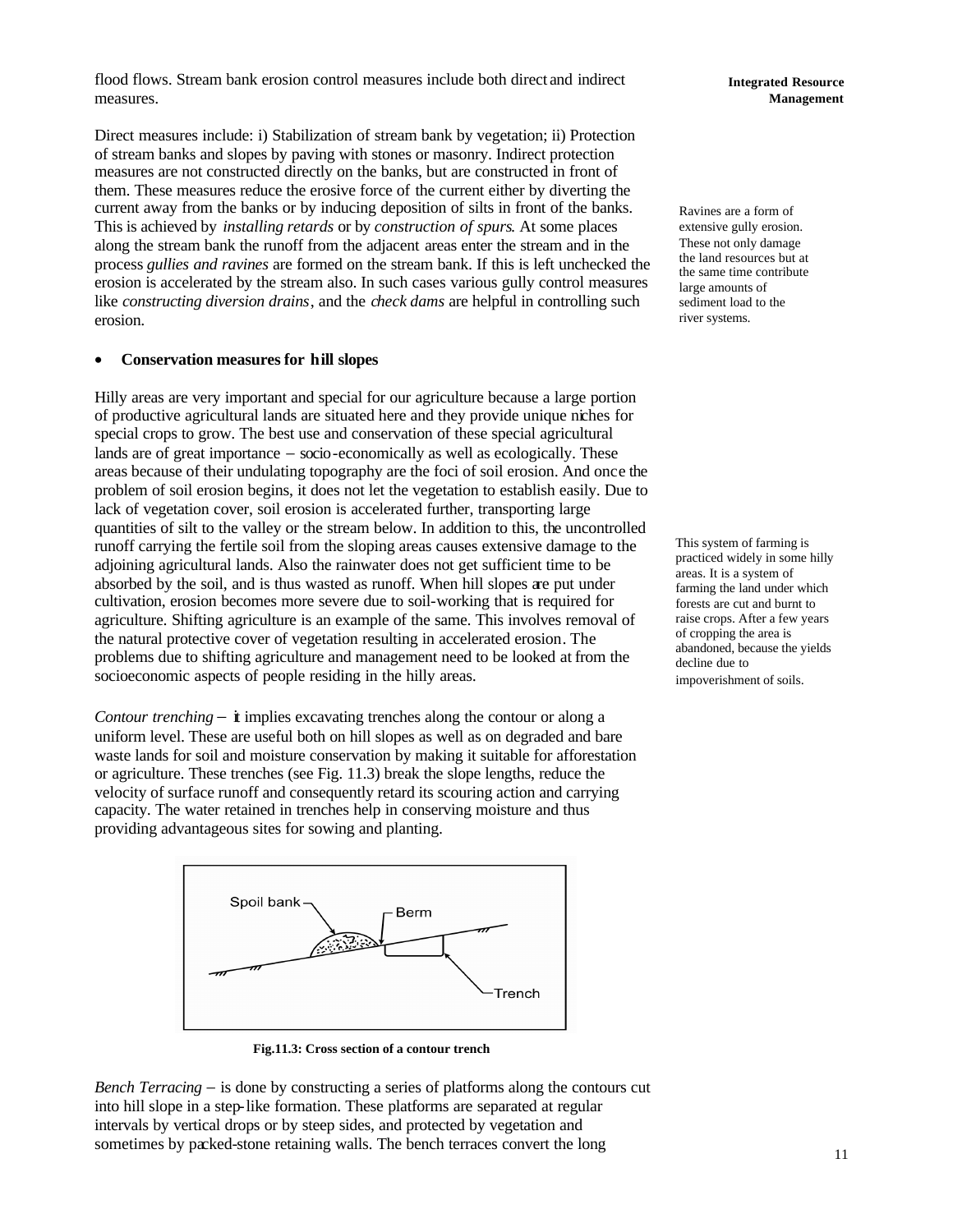unintercepted slope into several small strips and make protected platforms which are suitable for farming purposes. In many hilly areas this is an intensive practice, whereby the entire slope areas are turned to terraces which are extensively used for agriculture. After developing requisite facilities for irrigation with bench terraces, even rice has been profitably grown in such areas. Proper and regular maintenance of bench terraces is very important. Also it is important to note that the shoulder bund should be planted with permanent vegetation, and ploughing the toe of the bund should be avoided. The out-of-shape slope of terraces should be stabilised and protected by establishing deep-rooted and soil-binding, and spreading type of grasses.

*Stone terraces* − also known as stone wall terraces. They are small embankments constructed with stones across the hill slopes (Fig. 11.4). These can be adopted on any slope where stones are available in plenty at the place/spot. By intercepting surface runoff, these stone terraces help in retarding the soil loss and conserving soil moisture. At the same time the formation of the stone terraces helps in removing the stones that lie scattered on the field and otherwise hinder agricultural operations like ploughing, and interculture. Suitable vegetation may be planted to stabilize these bunds.



**Fig.11.4: Stone terrace as seen in cross section**

*Cropping practices*- Along with contour trenching, bench and stone terracing, cropping practices like: i) strip cropping (also see Fig. 11.2), ii) intercropping, and iii) crop rotation also prove very useful in controlling soil erosion in agricultural lands situated over the hill slopes. Crop rotation for an area can be chosen such that during the rainy period, there is a vegetative cover over the soil surface. A vegetative cover controls splash erosion by intercepting the rain drops, and absorbing their energy. Legumes when included in crop rotation help in maintaining soil fertility. Crops like groundnut, chickpea, soyabean, green gram are commonly used in crop rotation. Including certain green manuring crops in rotation helps in adding organic matter to soil. It needs to be understood that crop rotations be developed to suit particular soil and climatic conditions and hence they differ from place to place.

## **SAQ 3**

- a) Cite some additional temporary/permanent measures for controlling wind-caused erosion of agricultural lands.
- b) What determines the selection of crops for rotation?

#### **11.2.5 Dry Farming**

This is a system of soil and crop management for the regions having low and uncertain rainfall, which occurs in large area of our country. The term **'***rainfed farming'* is increasingly being used instead of 'dry farming' in order to include areas of high rainfall but no irrigation facilities. Each such area has its own peculiar rainfall, soil conditions, and cropping practices. Because of these variations, technology of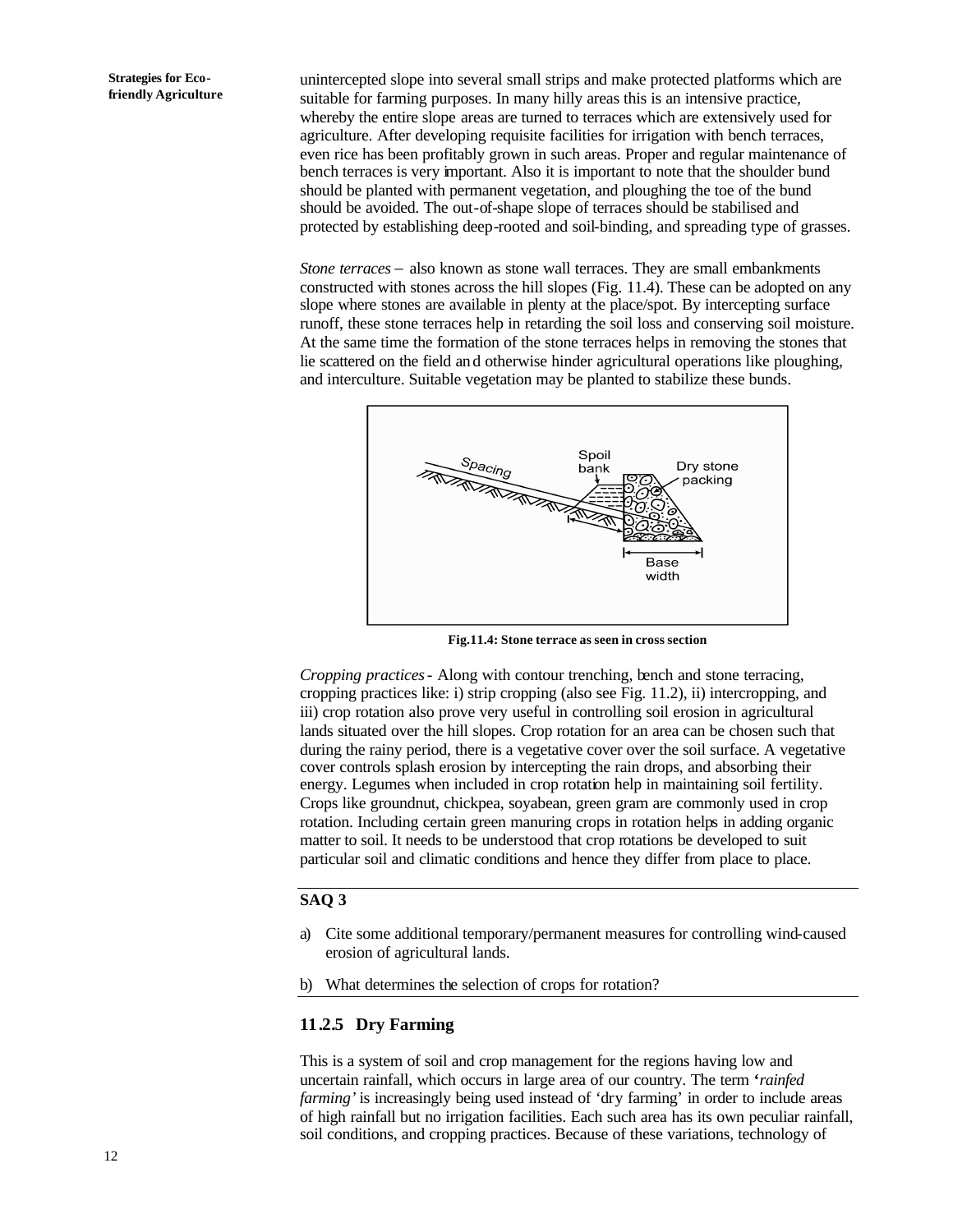crop production in these areas is location specific and its application is regional in nature.

All the soil and water conservation measures dealt earlier in the unit, are applicable to dry farming as well. The most important factor in dry farming is conservation of moisture for proper and timely utilization by crops. In order to select suitable dry farming practices in an area, a thorough study of climatic conditions, adaptable crops, nature of soil, and topography of the area is essential. The recommended practices may be broadly grouped as: i) crop management; and ii) land management practices.

- i) *Crop management practices* − This includes: selection of crops, tillage practices, sowing methods, control of plant population, weed control, and application of fertilizers and manures.
	- Selection of crops involves the type of crop, its particular strain that is suitable for dry farming conditions, drought resistance, and short duration crops.
	- Along the traditional methods of tillage, a number of modified tillage operations are available for the improvement of soil-water-plant relations. Reduction of soil erosion and runoff helps in moisture conservation, which helps in reduction of time and cost of tillage operations. *Minimum tillage* is one such form, it entails preparation of seed bed with minimum soil disturbance, opening the land just to plant seed, and making use of chemical herbicides to control weeds. *Strip or zone tillage* is another form whereby seed bed for planting is prepared by cultivating the soil in narrow strips, and some untilled/tilled area is left in between. These strips known as crop rows are managed for their proper soil structure, aeration, and soil temperature as per the requirements of the crop. The area in between the crop rows is known as water management zone and is meant for water detention and its infilteration in soil, and erosion prevention.

The tillage operations in these two zones in the agricultural land are to be devised in spatially differential manner such that maximum crop production is obtained side-by-side the limited resource water is stored for future use, and the erosion problem is also controlled. *Mulch tillage* is yet another modification of tillage for dry farming conditions. In this the tillage operations involve leaving substantial amount of vegetative matter like leaves, stalks on the soil surface as a protective cover. Usually the residual material of the previous crop is left as mulch - *stubble mulching*. It helps in reducing the beating action of rain drops, reduce splash erosion, reduce sheet erosion by reducing surface flow, facilitate infiltration through open soil structures, and help in controlling soil temperature. The mulches also help in protecting soil against wind erosion.

- Seeding methods are also important as they have direct bearing on germination and initial establishment of crop. These methods are worked out depending on the crops and soil conditions. Time of sowing is important in areas where precipitation commences reliably with good possibility of followup rainfall. Seeds are sown shortly ahead of rain.
- Regulation of plant population, and weed control are important, so that limited moisture available in soil is used efficiently by the crops.
- Application of fertilizers, done at appropriate time helps in increasing crop yields. Organic manures are found to be useful in enhancing nutrient value of soils side-by-side improving the physical conditions of soil.
- ii) *Land management practices* − These include the soil erosion control and water conservation practices discussed above. In addition, the land management practices that are particularly useful for dry land agriculture are: water harvesting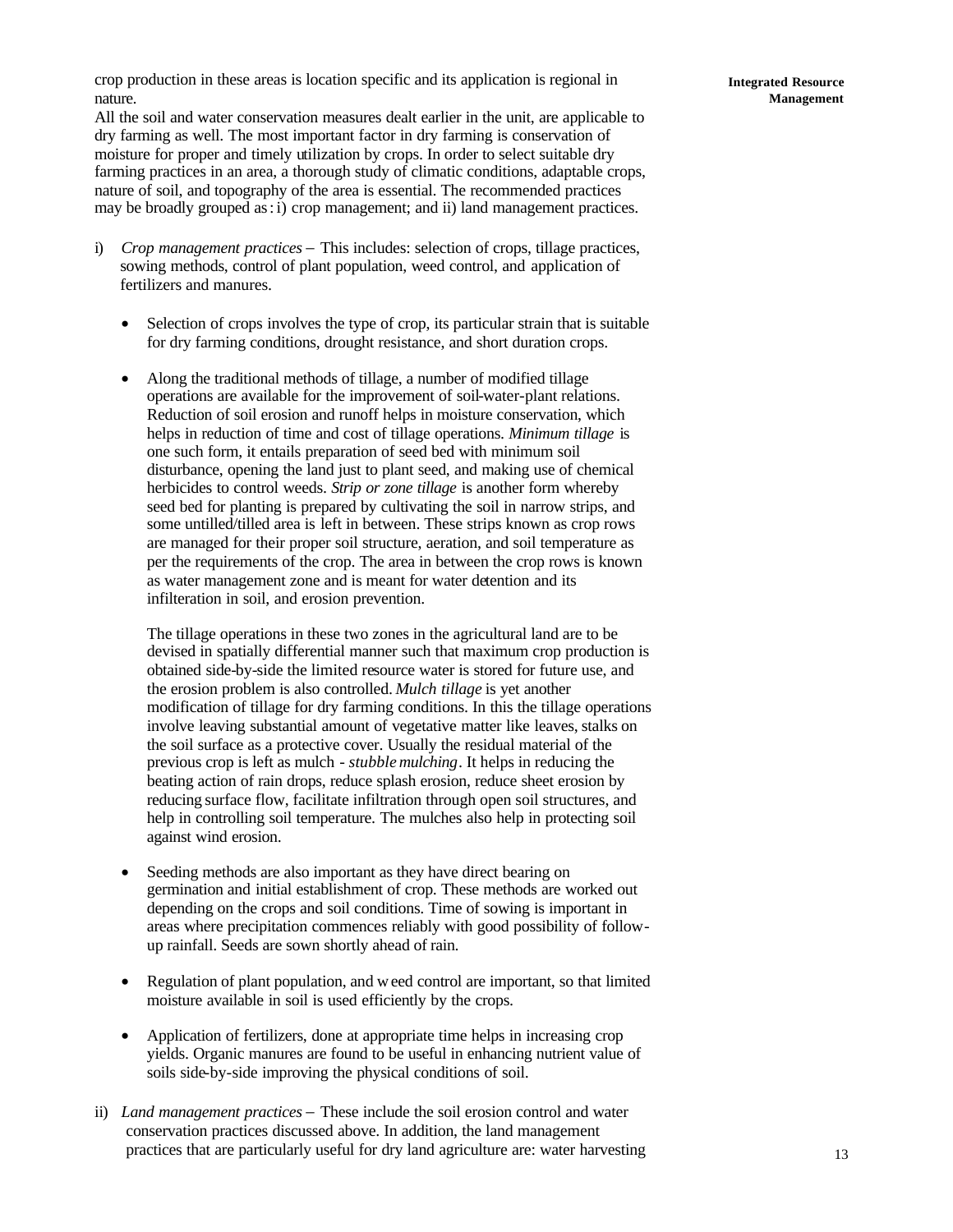and runoff recycling; tide ridging; sub soiling; and watershed based soil and water conservation.

- Interplot *water harvesting* and surface runoff from upper areas in a farm are collected in a pond made in lower part of the field. This method is useful in very low rainfall conditions. In case of enough rainfall is expected in the area, a crop like maize requiring good drainage can be planted at the receiving end.
- *Tied ridging* consists of covering the land surface with closely spaced ridges in two directions at right angles so that a series of rectangular basins are formed. An implement known as *basin listing* is often used for making the basins. The purpose of such basins is to retain the rain water till it infilterates into the soil. Its success lies in its careful design and construction. The system can be successful on level ground, or when the amount of water which can be stored in the basins, plus the amount infilterating during the storm, is more than the worst storm likely to occur. Failure of a ridge, particularly on sloping land can cause a series of failures of other ridges. To say it in short, tied ridging has been found to be successful on permeable soils rather than on shallow soils. To counter the likely damage due to failure of the ridges, a backup of the system with terraces and ground bunds is very effective.
- The practice of *subsoiling* consists of deep ploughing or chiselling using special equipment known as chisel plough or subsoiler. The objectives in subsoiling are: breakthrough and shatter plough soles or other impermeable layers in the soil profile; loosen soil layers to considerable depths to permit deep leaching of salts accumulated in the upper layers; bring the clod forming subsoil to the surface for wind erosion control; and to deepen the effective plough zone depths for crop growth. Subsoiling has to be done after a few years as its effect does not last long.
- Watershed-based soil and water conservation In arid and semi arid areas, water are a limiting factor, and is sometimes available only through rainfall. It is therefore important that rainfall management in relation to conservation and utilization be planned on a watershed basis. For this, all the land treatment measures like contour cultivation, bunding, bed and furrow system are executed on individual plot basis. The runoff from the areas is conveyed through grassed waterways to prevent erosion. Water at a convenient place is collected in farm ponds to be subsequently used for irrigation. Figure 11.5 shows one such layout of beds, collection system in small agricultural watershed. All the above mentioned practices are location-specific and the package of practices to suit the particular area taking into consideration the climate, soil, and crops needs to be developed.

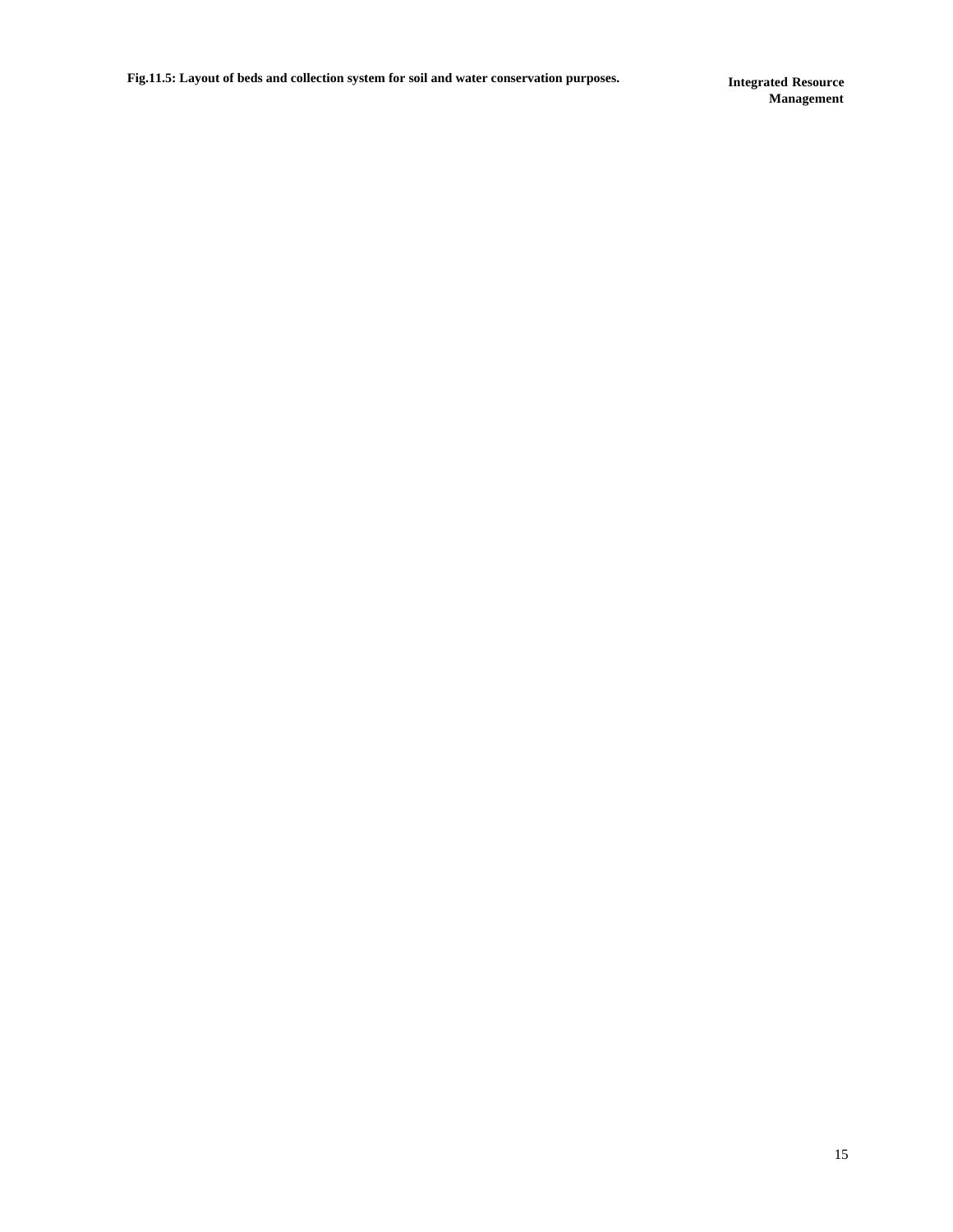#### **11.2.6 Managing Water Resources**

While soil is the medium for crop growth in terrestrial agriculture, water mediates the dynamics of crop production implying thereby, the need of sound management and use of this critical resource for the success of an agriculture venture.

• Building and Conserving Water Resources

If we put together the water available from the various water resources in our country, it can irrigate nearly 50 percent of our cultivated area. And for meeting the remaining water requirement for agriculture we have to depend on rainfall. And as you know rainfall is erratic at times. That's why the agriculture in India is described as a gamble on monsoon. In such a scenario, the proper utilization of rainwater and moisture conservation are very important. The rainfall is not only erratic but is also nonuniform throughout the region. In areas with high rainfall the problem is to dispose off excess rainfall to save crops from damage. And in areas with low rainfall such as in arid and semi-arid areas, efficient methods are needed to catch and store whatever rain water falls.

*Ground Water Management* − Ground water forms a substantial part of our total water resources, and is a major source of water for irrigation purposes. This is renewable water source as it gets replenished by the natural process of recharge. Ground water utilization is to be properly planned so as to achieve a balance between replenishment and extraction in order to maintain a perennial supply.

*Farm Ponds Management* − In rainfed agriculture, renovating, constructing, and maintaining ponds in farms and in the catchment areas besides storing the scare resource water, also have a retarding effect on the flood flows downstream. Depending on the source of water and their location in respect to the land surface, farm ponds are grouped into four types:

- i) dugout ponds;
- ii) surface ponds;
- iii) spring or creek fed ponds; and
- iv) off-stream storage ponds.

The design on construction of farm ponds requires a thorough knowledge of the site conditions and requirements. Factors like loss of water through seepage and evaporation, growth of weeds, cost of bringing water from the pond to the place of use, are some important considerations that determine the viability of this option. Protection and maintenance of farm ponds are important too. The farm ponds need to be protected from cattle trespass, especially for protecting the lining materials if used in its construction. Construction and stabilising embankments around the periphery prevents rapid inflow of sediments into the pond. The watershed area of the pond also needs to be protected from soil erosion with appropriate soil conservation measures. Regular maintenance of pond and ancillary structures is essential.

*Watershed management* − Watershed management or protection implies the proper use of all land and water resources of a watershed for optimum production, and with minimum hazard to natural resources. The watershed management programme could have some or all of the following objectives:

- to control damaging runoff;
- to manage and utilize runoff for useful purposes;
- to control erosion and consequent sediments production;
- to moderate floods in downstream areas;
- to enhance recharge of groundwater; and
- to develop forest and fodder resources in the watershed site, thus optimizing the use of land resources.

Farm storin seaso for ir

A water which ru mainly f flows pa a large s or an oc watershe or drain: the same  $max$  be: the case hundred kilomete rivers. A divided watershe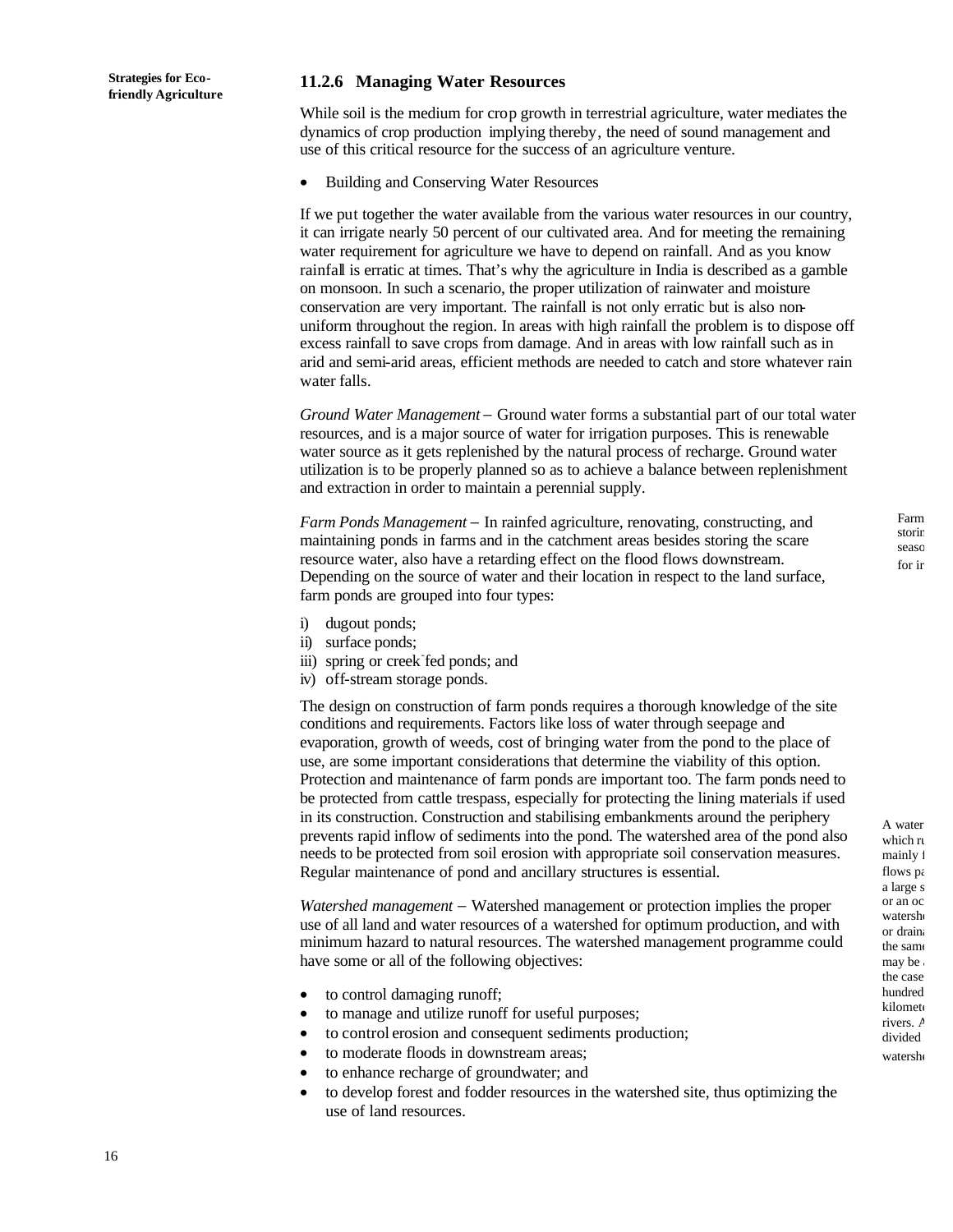Aerial photography for collating information about topography, land forms, vegetation and cultural features of the land surface, is a valuable tool. For watersheds on larger scale, satellite images using remote sensing techniques provide the needed accurate information on many important characteristics of agriculture, topography, water resources, land use, soil types, cropping patterns, pollution and many other aspects.

Experiences have shown that development of watersheds on larger scales such as those involving river basins, could be economically and ecologically profitable, if they are used for multiple, and integrated purposes. These could include purposes like irrigation, power, and flood control.

• Irrigation

ls.

type owth,

ocity

ce care

considered to gauge the set of the set of the set of the set of the set of the set of the set of the set of the set of the set of the set of the set of the set of the set of the set of the set of the set of the set of the  $\overline{\mathbf{S}}$ .

Irrigation refers to the artificial application of stored surface or underground water for fulfilling the moisture needs of crops. Irrigation is important not only in preventing crop failures in dry conditions but in producing higher yields during normal years. Skilled irrigation, that is, right timing and dosage of moisture have been found to double or treble yields, bringing in greater economic returns to the farmers and the nation.

Various major, medium, or minor irrigation projects/schemes, tapping largely the surface water resources, have benefitted our agriculture. The major irrigation projects are the ones that supply water over large areas through a network of main canals and distributories, e.g., the dams and canal systems. The areas served by such irrigation projects are known as command areas, and they need to be developed for making efficient use of the water resources. This includes shaping and levelling land, construction of field drains, and use of suitable application systems. Lining of field course is needed to prevent seepage losses. Likewise efficient water management is equally important in areas commanded by small reservoirs, ponds and tube wells through the medium irrigation schemes. Minor or microirrigation schemes are discussed under the heading 'Application of irrigation water'.

Groundwater, i.e., the water stored in several independent hydrologic basins inside the ground serves as the additional water source for irrigation. It has been traditionally used for irrigation in our country over centuries with the help of manual or mechanical means. The quality of groundwater, and its withdrawal in safe limits, is the important considerations for making it a perennial water resource. This valuable water resource that is renewable could be used over a large number of years, if the withdrawn levels are allowed to be replaced by equal recharge from rains. Certain artificial recharge methods like construction of ponds, serving as percolation ponds can ensure the replenishment of the underground water.

*Planning* is an essential component for the optimum, efficient, and environmentally safe usage of irrigation water. The amount of water to be applied, the timing of application, and the means of application, are to the extent of water available and one's economic resources to fulfill the crop demands. It is therefore necessary to be conversant with the water requirement of  $\text{crop}(s)$  in particular climate conditions, the right schedule of irrigation, the suitable farm irrigation distribution system, and soil parameters like water evaporation, runoff, percolation, retention and releasing capacity, and the drainage conditions.

*Farm distribution systems* convey water to a number of fields from the source or the point of supply. The system should be such that it conveys water to each field equally, with minimum losses, and without causing any erosion. The types of channels used for conveyance of water are very important. These may be surface channels, or underground pipelines. Lining of earthen channels reduces seepage losses, reduces danger of breaks, and checks the growing of weeds. Underground pipeline distribution systems save considerable land area and have no weed problems, but they are expensive to construct. ons are necessary to prevent ed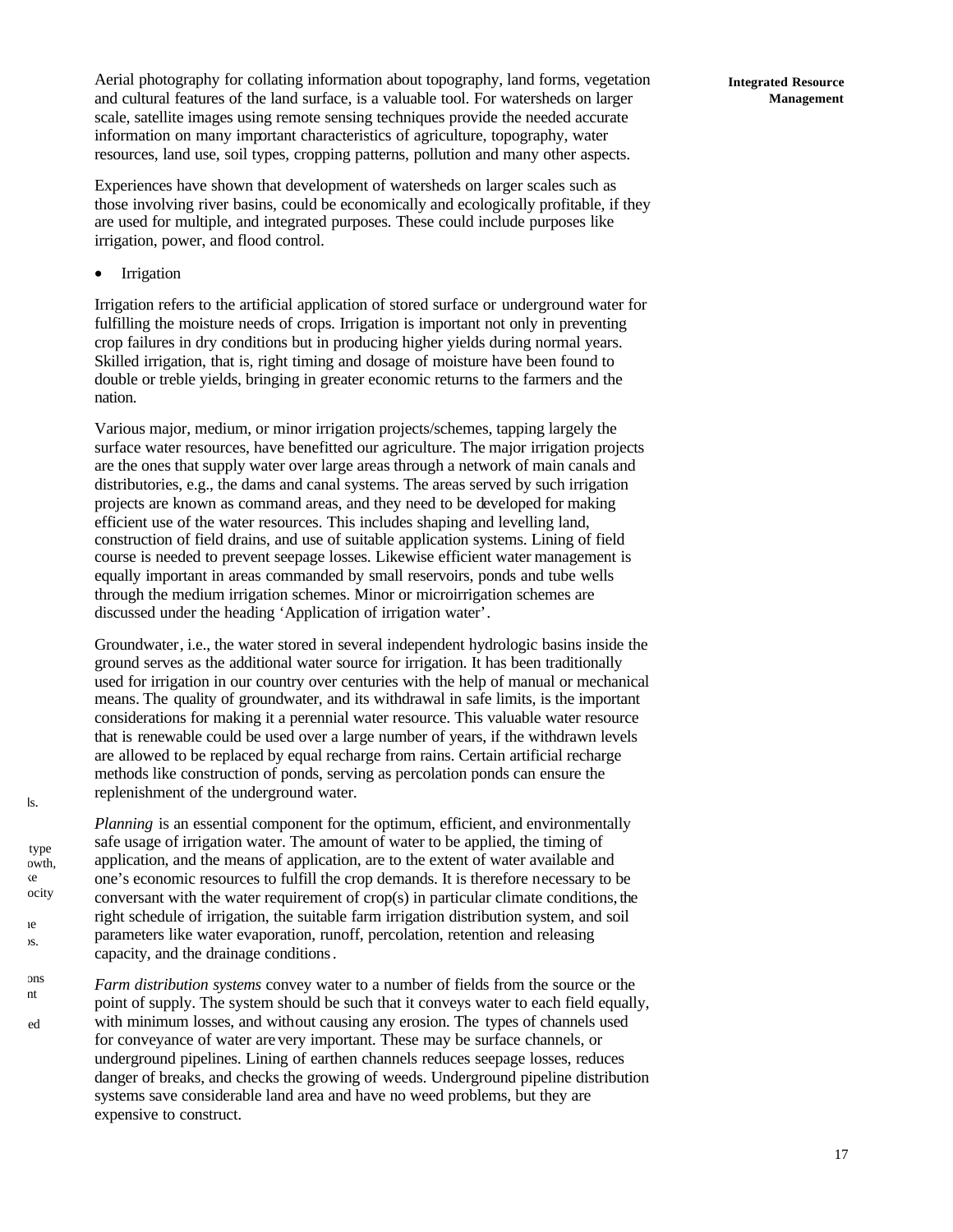Application of irrigation water: Efficient utilization of irrigation water involves several practices like conveying water from the source to the field without seepage losses, following the right method of irrigation consistent with the topography, applying water to the crop at right time and in proper amounts. The common irrigation practices involve application of water over, below, and above the surface of soil. The terms surface, subsurface, and overhead or sprinker are used to describe these three methods of irrigation respectively. *Drip* or *sprinkler method* is a highly efficient subsurface, microirrigation method that is fast gaining acceptance and popularity of farmers especially in the acute water shortage areas in the country. India has about 3.5 lakh hectares covered under drip irrigation. It is reported to save between 40 to 60 percent of water usage and effect an increase in yield between 60 to 100 percent.

The main disadvantage of this microirrigation system is high installation costs, and the outlet or emitter blockage problem. Another method whereby water is applied above the ground surface, somewhat resembling rainfall is known as *sprinkler irrigation*. The rain-like spray is obtained by the flow of water under pressure through small orifices or nozzles referred to as sprinklers. A pump is used for developing the right pressure. In some situations when the source of water is high enough above the area to be irrigated, the required pressure may be developed by gravity alone. It is otherwise an effective method, but is affected by atmospheric conditions like high temperatures that cause evaporation losses, high winds that distort the application, thus making distribution uneven, and the high operation costs. Its use at night when wind velocities are low can minimise the problem.

By far the *surface irrigation methods* are the most commonly and widely used.

*Evaluation of irrigation efficiency* − In irrigation water management, it is necessary to evaluate the irrigation practices from the time, tracking the water that leaves the source till it is utilized by the plants. The concept of efficiency which is an inputoutput relationship is applied to irrigation practices. The objective of this analysis is to identify the areas where improvement is necessary in order to achieve higher efficiency of irrigation water use.

*Enhancing efficiency and efficacy of irrigation* − Foremost in the list is:

- Adopting such practices that have soil and water conservation as the core principle. The common examples being cropping rotation suitable to the land and its capacity, crop and fallow in rotation, maintenance of grassways, farming on contour, strip cropping, construction of terrace system and its maintenance, use of cover crops for bare soil surfaces, mulch tillage, checking and collecting surface runoff or rain water for percolating in the ground, and fertilization and liming.
- Second measure is prevention of overgrazing by cattle for retaining a healthy vegetation cover governs the soil structure, and moisture levels.
- Third is application of biotechnology for mass production of less water requiring crops, and early maturing crops.
- Fourthly, collective or collaborative farming whereby a group of farmers with small land holdings share the common water source and the running costs for irrigation operations. Use of modern tools and technologies such as information technology can ensure equity, and sense water consumption by each of the farm of the group. The recently developing contract farming approaches can also help farmers to adopt modern and more efficient agricultural methods including irrigation because of the know-how and monetary investments by the contract party.
- Fifth, utilisation of surface and underground water in an integrated manner, for getting optimum benefits of irrigation on a long term basis.

### **11.2.7 Drainage**

Drip irr amounts to crop perforat emitters lines that the soil the plan usually are left duration season ( are also form al

Irrigatio most co: using. In water ca processe agricultu tonnes c producing is less that total wat which is produce makes a need of usage ef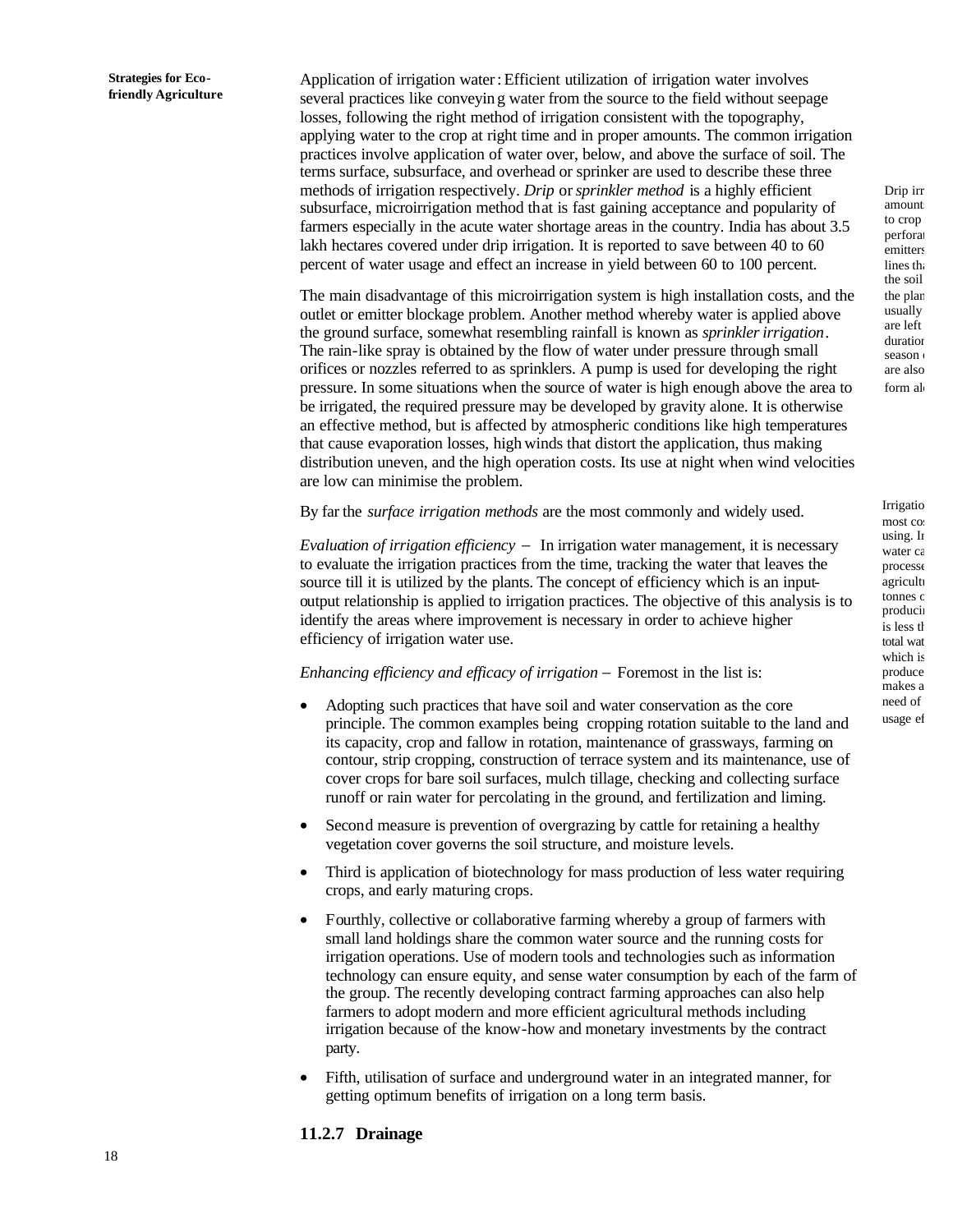Drainage problems are widespread both in the rainfed and irrigated areas. Construction of roads, railways and canals has blocked the natural surface drainage in several places aggravating the drainage problem. Continued irrigation over a number of years, without adequate drainage facilities is resulting in large tracts of irrigated areas becoming unproductive. Drainage is necessary not only for removal of excess water but also for removing excessive salts from the root zone. Depending on the drainage problem, provisions for surface and subsurface drainage are made.

*Surface drainage* − It is required both in rainfed and irrigated areas. Surface drainage problems occur in flat or nearly flat areas, uneven land surfaces with depressions or ridges preventing natural runoff and in areas without any outlet. The common

methods involve land shaping and construction or improvement of irrigation channels for enhancing their drainage efficiencies. In sloping areas, surface drainage is to be

ne root crop ts soil

with brings ing salts and other harmful he soil ater**d** that res of

 $\frac{1}{2}$ 

accomplished without causing soil erosion. Methods like open ditches have been found to be effective. *Subsurface drainage* − refers to the removal of excess water present below the ground surface. Agricultural lands affected by high water table generally need subsurface drainage. While surface drainage removes the excess rain water before it enters the root zone, subsurface drainage lowers the water table and provides a better environment to the root zone. In many places subsurface drainage problems are due to natural causes, and in a large number of instances this is a manmade problem, one example is the waterlogging occurring in the canal command area of the irrigation

projects. In planning subsurface drainage systems, information about ground water subsurface depths, its fluctuations and quality are needed. For this purpose, observation wells ar e made to study these parameters. The underlying principle of various subsurface drainage methods is that the drainage water moves under the influence of gravity to suitable outlets. The methods commonly applied for effective drainage are the following:

- i) *Tile drains* including perforated pipes − these consists of short length pipes, about 30-90 cm installed at particular depth from the land surface. The pipes are invariably made of concrete or burnt clay. After digging the trench to the desired depth, the pipes are held end-to-end without any jointing. They are covered with an envelope material in certain cases and the soil is backfilled. Water enters the tile drains through the openings available between the pipes. A network of tile lines laid with a grade or slant removes the subsurface water. Perforated pipes are like tile drains except that they are continuous and water enters the pipes through openings provided on the pipe. Pipes made of PVC are most commonly used for the purpose.
- ii) *Mole drains* − are cylindrical channels formed at a desirable depth below the soil surface. There is no lining material and the inherent stability of the soil at the depth gives stability to the mole drains. Water enters throughout the mole drains and is guided to the outlet.
- iii) *Drainage wells* − also known as vertical drainage, these are usually made in areas underlying an aquifier, so that if the water is pumped out, the water table gets lowered. This pumped out water if of satisfactory quality is used for irrigation purposes. Thus a water balance in the soil could be achieved by this method keeping the water table at the desired level.
- iv) *Deep open drains*− These drains are also used for subsurface drainage (Fig. 11.6). They however, use land area that could have been cultivated. These also need regular maintenance.



#### **Integrated Resource Management**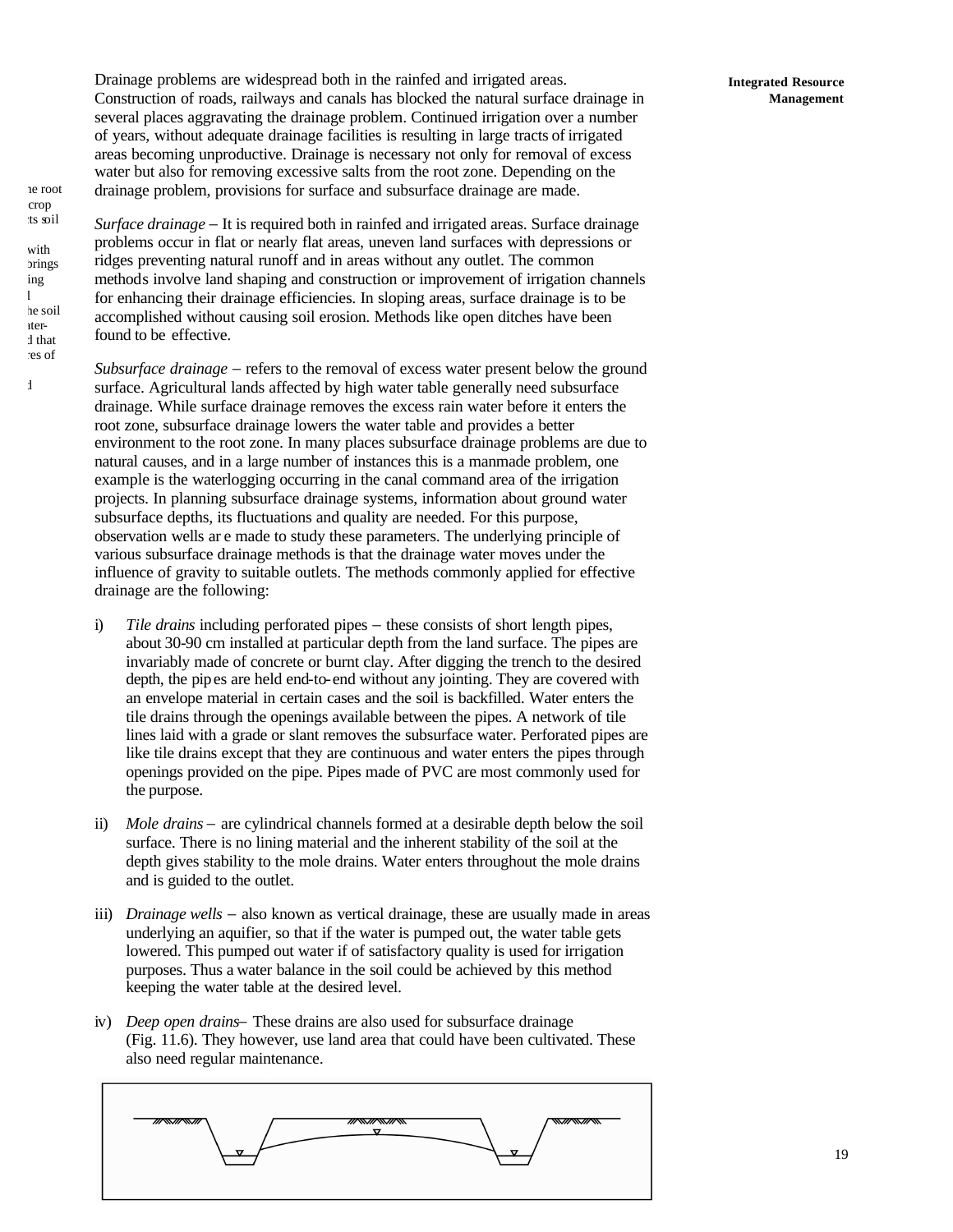**Fig.11.6: Deep drains of subsurface drainage and water table control.**

v) *Combination of tile and open drains* - In many areas affected by acute drainage problems, a combination of surface and subsurface drainage becomes necessary. A combination of tile and open drainage helps to combat this problem. The need for maintenance of the open drains, and the cost of installing the tile system inside the ground is to be kept in mind while adopting this combination system.

With this we end our discussion on management of water resources. In Table 11.2, we summarize various land management practices suitable for different kinds of land with varying water management problems.

| Table 11.2: Land management practices to address water management problems |  |  |
|----------------------------------------------------------------------------|--|--|
| in a given topographical class.                                            |  |  |

| I. Topographical<br>class         | II. Water management<br>problems | III. Land management<br>problems               |  |  |
|-----------------------------------|----------------------------------|------------------------------------------------|--|--|
|                                   | Water retention                  | Afforestation;<br>Contour trenching            |  |  |
| <b>Hill slopes</b><br>Hill slopes | Water retention<br>and disposal  | Bench terraces                                 |  |  |
| Steep land slopes                 | Water retention<br>and disposal  | Contour and<br>graded bunding                  |  |  |
| Sloping agricultural lands        | Water retention<br>and disposal  | Contour cultivation                            |  |  |
| Irrigated areas                   | Irrigation water<br>management   | Land levelling;<br>Irrigation system<br>design |  |  |
| Sand dunes                        | Irrigation water<br>management   | Land levelling;<br>Irrigation system<br>design |  |  |
| Flat irrigated areas              | Disposal of<br>water             | Drainage                                       |  |  |
| Stream banks                      | Disposal of<br>water             | Stream bank<br>protection                      |  |  |
| <b>Gullied lands</b>              | Storage and<br>water disposal    | Farm ponds;<br>Gully protection                |  |  |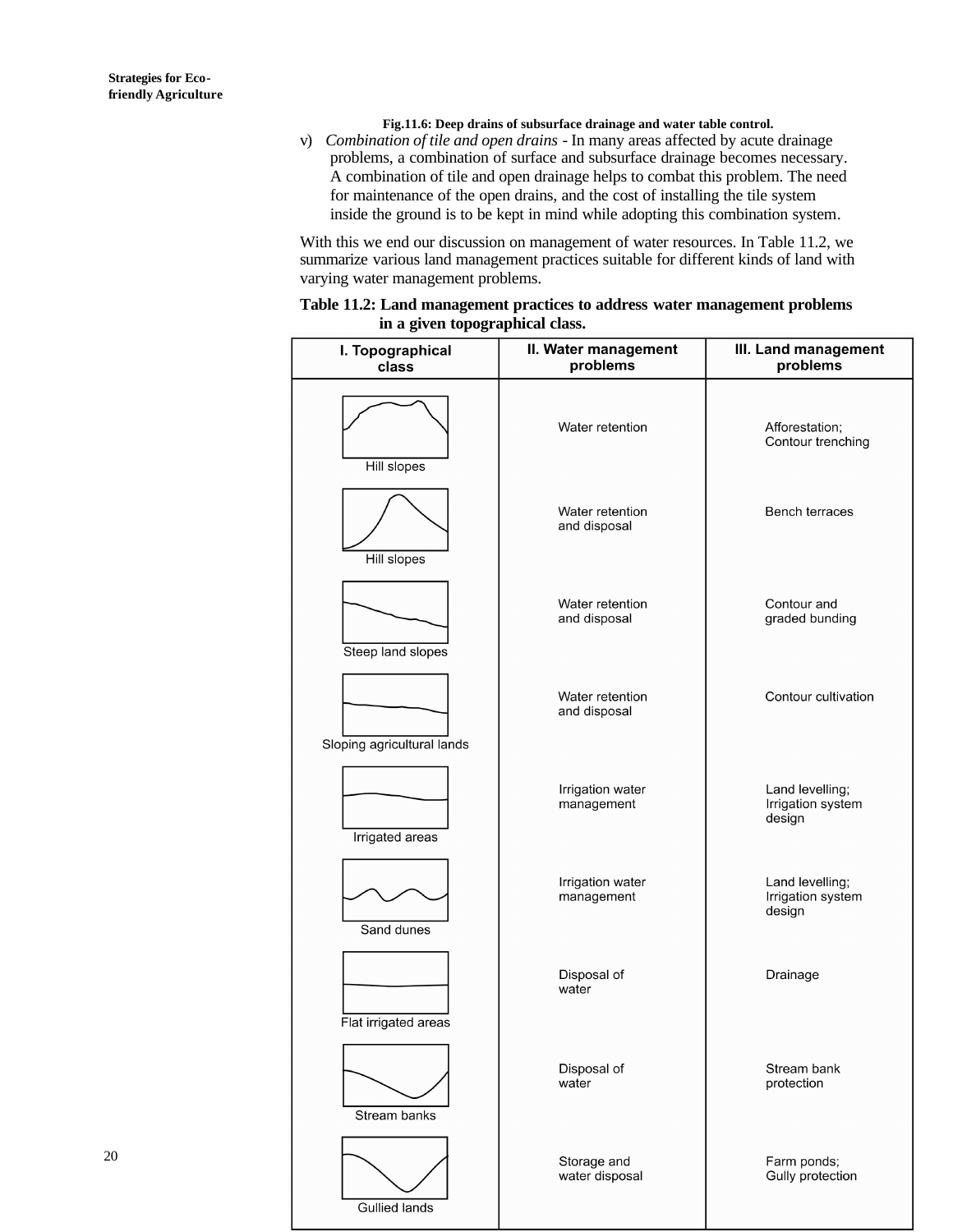## **11.2.8 Energy Management**

Agriculture is a means of converting and storing solar energy into various bioproducts for human use. Food, feed, fibre, and fuel are the major categories of the bioproducts grown as crops. All kinds of crops whether grown from small to large scale or by simple to intensive processes, require an input of energy, in order to capture and convert the solar energy into a useful form. And with the harvest of each crop energy gets removed or lost from the agroecosystems, in the form of harvested materials. To restore the productive capacity of agroecosystem for yet another cycle of crop growth, a fresh input of energy is essential. This cycle goes on crop-after-crop.

The increasing food needs of the growing population have been challenging agriculture to produce enough to fulfill their requirements. The new tools, techniques and ways of modern agriculture have made it possible to take on these challenges successfully. Viewing this from an energy perspective these increases in crop yields have been achieved largely by using enormous amounts of fossil fuel energy in the form of fertilizers and pesticides, in irrigation, and as fuel for running agri-machinery. This input is even higher to restore and cultivate the degraded land that has become necessary, for growing more food. From analyses of such energy inputs in agriculture, it is clear that the net returns from agriculture are not commensurate with the inputs. In addition these are affecting the salubrity of the environment, and are not sustainable in the long run. That is we actually invest more energy than we get back as energy in food and various other bioproducts. Also the environment is getting degraded due to the practices adopted. The enormous costs of environmental restoration and the adverse effects on human health and other life forms are ill-affordable especially by developing nations. To sustain agriculture in the future, we need to bring about fundamental changes in how we view and use energy in this sector. For this we need to understand how energy is used in food production? How much of it is actually required and at what stage of crop growth? What are the leakage points while energy flows through various means to the crops? How energy-usage could be made efficient? Are there any renewable, environment-friendly alternatives to the ones in use? And a number of important social issues are to be considered towards sustainable energy use.

*Energy consumption in agriculture*− Both energy and power are required for agricultural operations like land preparation, sowing, irrigation, intercultural operations, harvest, and post-harvest processing. While human and animal labour provide the power, commercial energy on the other hand through petrol, diesel, kerosene, electricity, and fertilizers run the various operations. The shares of human and animal labour vary widely, with an increasing tendency of the former shifting this role to animals or machines. Thus, there is a crucial role of animal power and mechanisation in Indian agriculture.

*Agricultural energy planning* − In view of the social needs and environmental concerns the key elements to be considered during energy planning are: minimizing the dependence on chemical fertilizers; use of alternative fuels to replace the fossil fuel usage; improving practices towards conservation and increased efficiencies; and renewing current practices and developing fresh outlook towards consumption and use of agricultural produce.

#### *Salient energy-issues and management approaches:*

• Fossil fuels and other alternatives − In view of the heavy drain on fossil fuel supplies, biomass (crop residues and industrial wastes like bagasse, fuel wood) could be used as substitute fuels. To some extent biomass has always been used for fuel, but to use it in the amounts needed to spare fossil fuels, requires a careful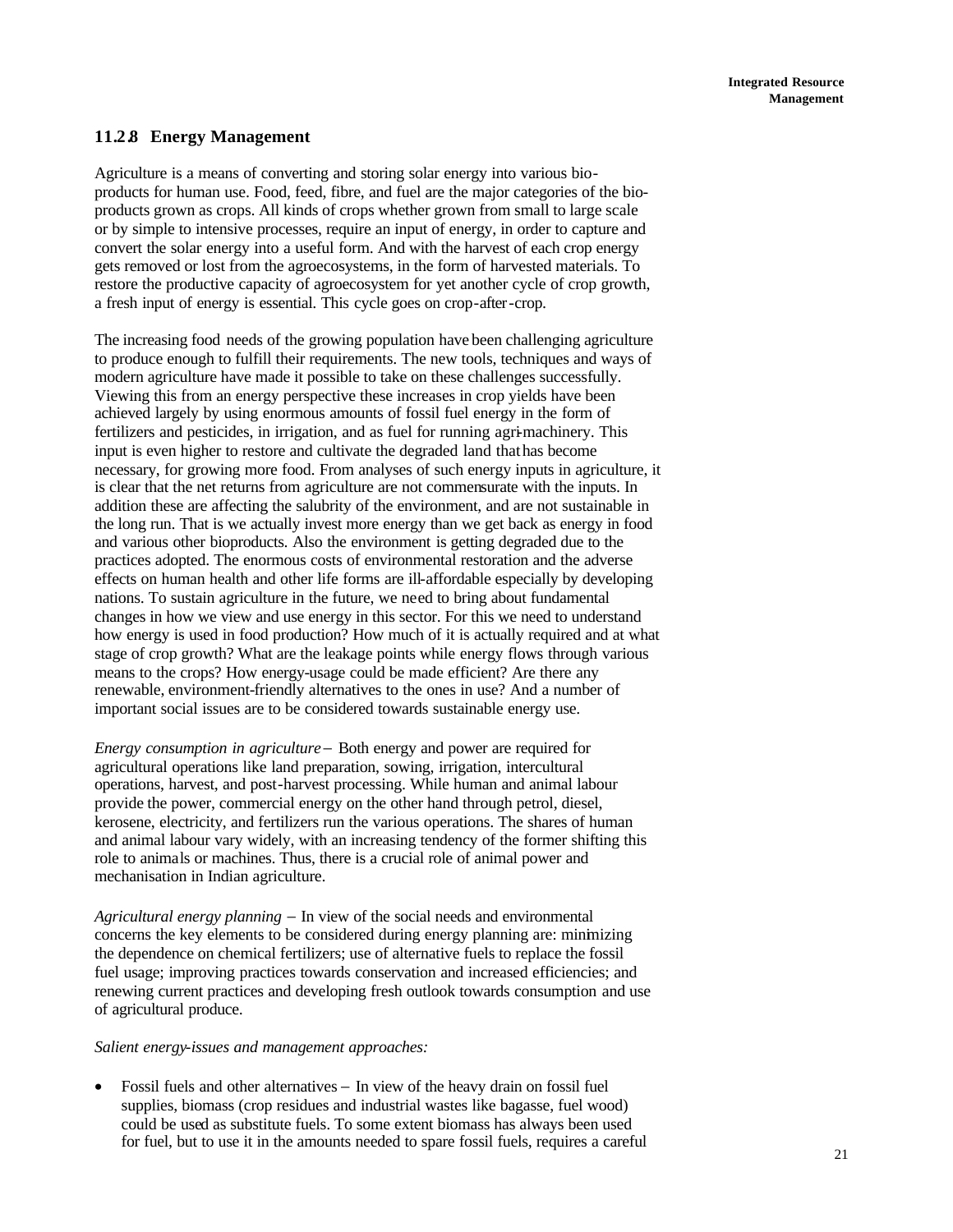analysis. One constraint, operating against the increased use of biomass for fuel is the amount of land required to grow it. Not only that, the priority and economic aspects of using land for meeting the fuel needs or producing food has to be determined.

**Biomass** in the form of wood has long been a major source of fuel. But the supplies of firewood are diminishing rapidly, as more and more forest land is being cleared for agricultural production. As a result, the total amount of wood biomass available per person has declined 10% during the last decade or so. If biomass usage is increased, we must consider the effect this would have on available quantities of arable land for food/fibre production. Furthermore, the removal of trees and crop residues is known to decrease soil fertility, and facilitate soil erosion. The conclusion based on this perspective is that the biomass resources are limited in their usefulness as fossil fuel substitutes. Nevertheless, biomass particularly the wood still is largely used in rural India. The introduction of thermal-efficient devises has cut down considerably the amount of wood used.

**Solar energy** has shown great potential in agriculture. This can be harnessed in decentralized manner reducing the cost of transmission and distribution which account for more than 50% cost of providing electricity. Solar energy has been successfully used for running engines for water pumping and in drying systems.

**Biogas** is another alternative fuel with lot of potential. Biogas generation is a simple and cheap method of decentralised energy production over a wide range of agricultural and climatic conditions. Many organic materials are converted by anaerobic digestion to methane and carbon dioxide. The slurry obtained from digestion contains most of the nutrients including N.P.K. and there is no loss of fertilizer value. Thus biogas can be used as a dual purpose fuel for meeting the energy needs of communities, and increasing the fertility of soil. Recently biogas has also been used as a fuel for running agricultural machinery. It can be used for pumping water. Petrol engines can be run 100% on biogas except that little petrol is consumed for starting up. Diesel engines can be slightly modified for using biogas, replacing diesel by gas to about 80%. The dual fuel engines can be used for running an irrigation pump, chaffcutter, thrasher and many other types of equipment. Even electricity can be generated from biogas. The cost involved is

> It has been found that tractors having larger power consume less diesel per hectare of operation compared to smaller powered tractors. The latter could be used for carrying out everyday farm operations or when smaller machinery is used. A diesel engine may yield best fuel economy when it is working on high load. It is also important to well match the implements, and allow the energy to work at a more fuel efficient loading and speed. If at any stage the exhaust shows more black smoke than natural, it means the engine is over loaded as it is unable to burn all the fuel supplied, and is discharging unburnt fuel through exhaust gases which is both wasteful and expensive. Also for a good fuel economy proper engine maintenance is essential.

low. In generation of gas, about 10% of gobar is consumed, and it has been found that the thermal efficiency of the gas is more than that of the whole dung. The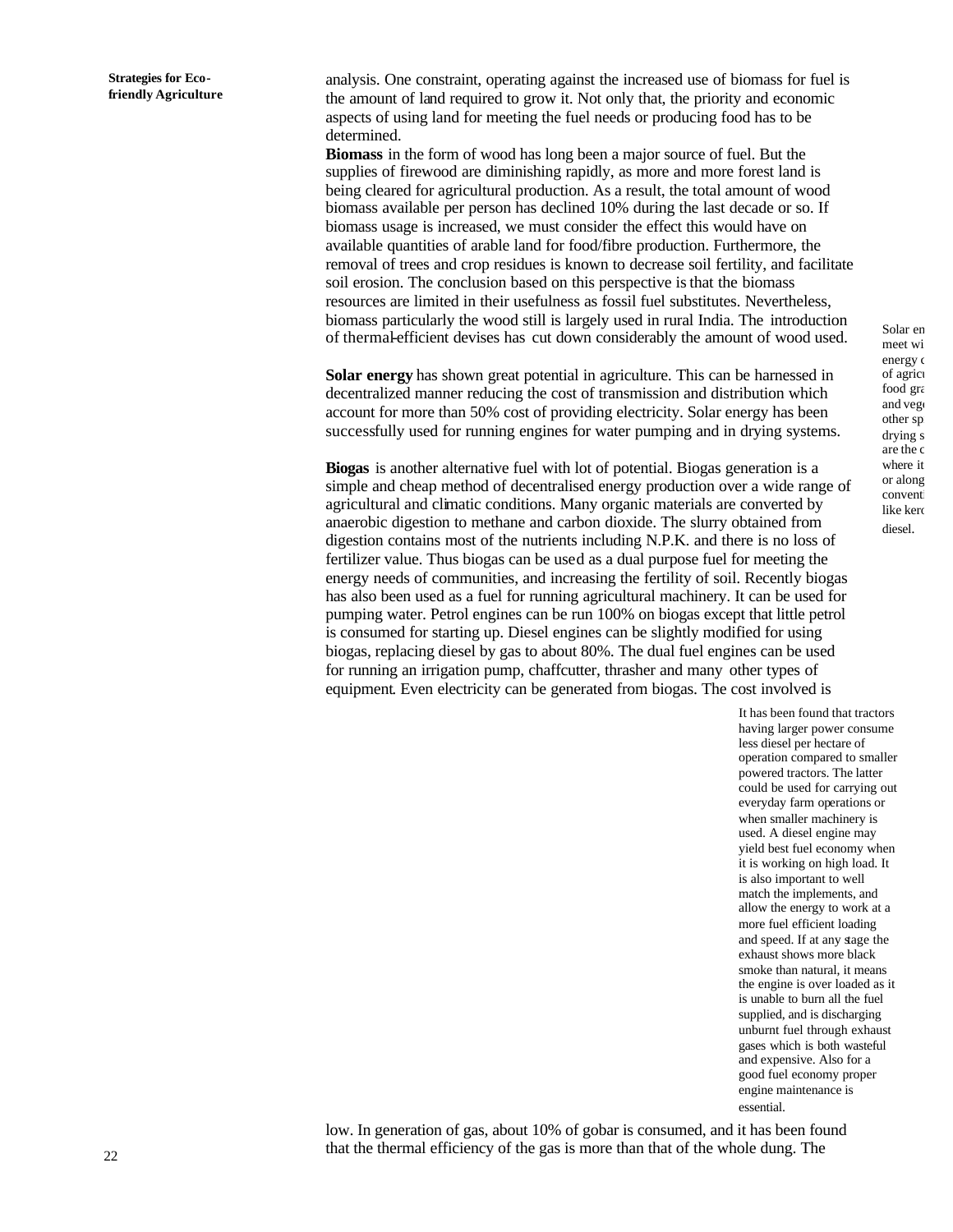other advantage of biogas generation is production of manure. Community biogas plants are very cost-effective, and labour-efficient.

**Wind energy** can be very efficiently harnessed for pumping water in the coastal, hilly, desert, and any such areas having good amount of wind. A typical windmill starts lifting water at 12 kmph wind speed and yield about 30-35 cubic meter of water per day. Energy consumption from conventional sources, in lifting water for irrigation and other agricultural operations can be conserved by the use of these alternative fuels for energy.

- *Energy Conservation practices and attitudes* can help tremendously in making agriculture a sustainable venture. For this there is a need to analyse each and any conservation opportunity. Energy conservation does not imply cutting down energy consumption, but implies efficient utilisation of the available energy. Another dimension of conservation is integrated use of conventional and nonconventional fuels, as mentioned above. This would not only help conserve the fuels of former category as they are nonrenewable considering the life span of humans, but also minimise the harmful environmental repercussions of their usage. Some energy conservation opportunities and measures are bulleted below:
	- − Energy plantations, conversion of crop residues and other biomass,
	- − Use of a fallowing system,
	- − Cultivating the land as per its carrying capacity,
	- − Reduced tillage, minimum tillage, and zero tillage,
	- − Selecting and using implements that have a low draft,
	- − Appropriate weed control measures, and
	- − Enhancing efficiency of agricultural machinery. For example, in case of tractor by selecting its right size, appropriate fuel, engine speed, and the level of load, promoting custom services in use of tractors, power tillers for small and marginal farmers.
- Use of low pressure irrigation is another energy saving oppurtunity. This along with efficient water use and distribution, optimise the cost of irrigation per unit area. Recently low level applicators like minijets, microsprinklers and drippers have become popular. Energy consumption by irrigation installations is greatly affected by pump efficiency and this depends on how well the flow and head requirement match the performance of the pump.As fuel cost increases, selection of the type of energy used to run the irrigation pumps is becoming more critical. The best of the various options to power irrigation pump are: electricity, diesel, petrol, LPG, and solar photovoltaic cells. Careful placement of dams around the farm is an energy saver. Firstly, water pumped from dams needs much less horsepower than water pumped from bores, although evaporation losses can be greater. Windmills or solar-based systems which operate intermittently when the conditions are suitable can be used to pump bore water into dams with no fuel cost. If the dams could be sited up a slope, so that the adjacent areas can be either flood or sprinkler irrigated using gravity pressure from the dam.
- Fertilisers, and their application that are high energy-invested products and energy-driven processes respectively, their right and efficient use can bring tremendous savings in energy and costs. Fertilisers are usually applied to crops at least once a year by a manure spreader.
- Methods of applying fertiliser which do not require a separate operation are now available. Soluble nutrients can be applied through a spray unit and if compatible with the spray mixture, can be applied with routine sprays. Soluble nutrients are also available for distribution through irrigation systems and the use of this method is gaining favour. Systems with droppers and microjets are designed to supply water just near the roots of the crops. Including the soluble fertilisers along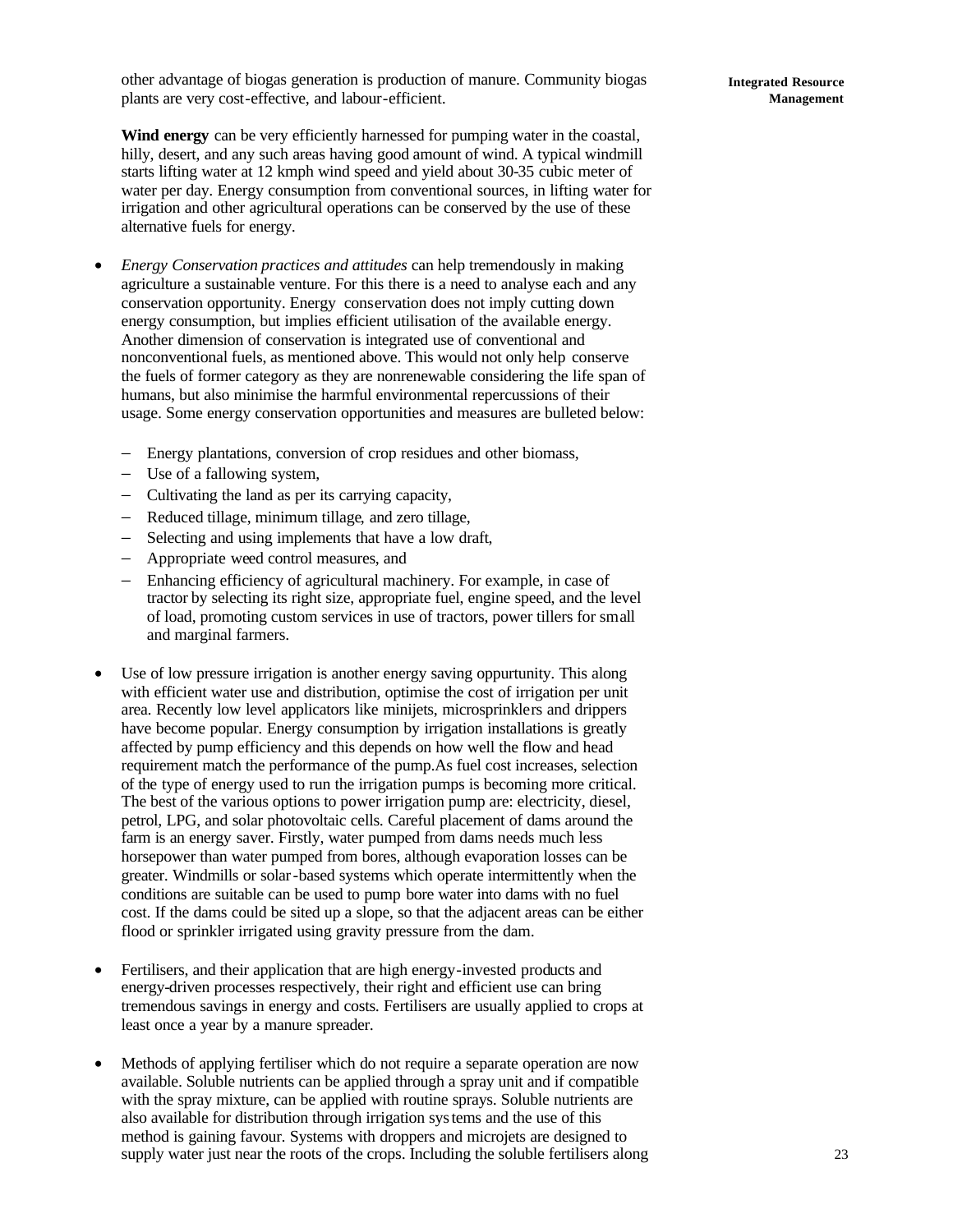with water enhance their better utilization by the crops. The amount of fertilizers required when it is applied in this manner is tremendously less as compared to the amount required to fertilize the entire field. Artificial fertilizers, such as nitrogenous fertilizers, are energy intensive and therefore these are to be used to the minimum.

- Attention should be given to biofertilizers, rather an integrated use of fertilizers, and organic manures. This aspect will be discussed in detail in Section 11.3.
- A large amount of energy can be conserved during the spraying operations by: using concentrated sprays to reduce the volume of spray mixtures that would have required considerable energy inputs; use of ultra low volume sprays could reduce energy requirements significantly; planning more efficient and less frequent spraying through monitoring pest and disease populations with bait traps and weather data; and combining compatible materials in a spray mixture, that could provide a timely multipurpose application, thus reducing the spraying costs.

Developing a right *energy management approach* is necessary for energy conservation in agriculture. For this one needs to assess the total energy consumption on the farm. This assessment is based on the total annual energy requirements and costs in relation to per unit of production. Based on this information, by adopting appropriate energy reducing measures as discussed above, higher production is achieved with lower energy consumption.

One very important and practical aspect of energy conservation could be – a *change in consumption patterns*, i.e., to *consume less animal proteins*.This diet modification would reduce energy expenditures and increase food supplies because less edible grains would be fed to livestock to produce costly animal proteins. The average yield from 10 kg of plant proteins fed to animals is only 1 kg of animal proteins. Viewing this relationship on a large scale, say a hundred million tonnes of grains that are fed to livestock, are consumed directly as human food, about 400 million more people could be sustained on this grains-stock for one year. Bringing in such a change is a slow process, because people all over are accustomed to their social and religious beliefs and conditioning, as well as have developed personal preferences for food over the years. Nevertheless, it is an important dimension of feeding the ever increasing number of people in an energy efficient manner.

### **SAQ 4**

- a) What considerations are important for deciding about dry farming practices of an area?
- b) Name the water sources that are tapped for meeting with the moisture requirements in an agricultural area familiar to you.
- c) List, and write the main features of the common types of irrigation.
- d) Differentiate between surface and subsurface drainage in a farm situation.
- e) List the various ener gy conservation oppurtunities during crop production.

## **11.3 NUTRIENT MANAGEMENT**

All agricultural systems whether crop-, or animal-based, involve removal or loss of nutrients from the land through their harvested produce. Grazing animals remove less than crops, for although their intake can be high, most of the nutrients are returned to the land through their faeces and urine. The removal in crops depends on the total yield, the part of the crop that is removed in the harvest, and the particular crop that is grown. Table 11.3 gives some such typical amounts.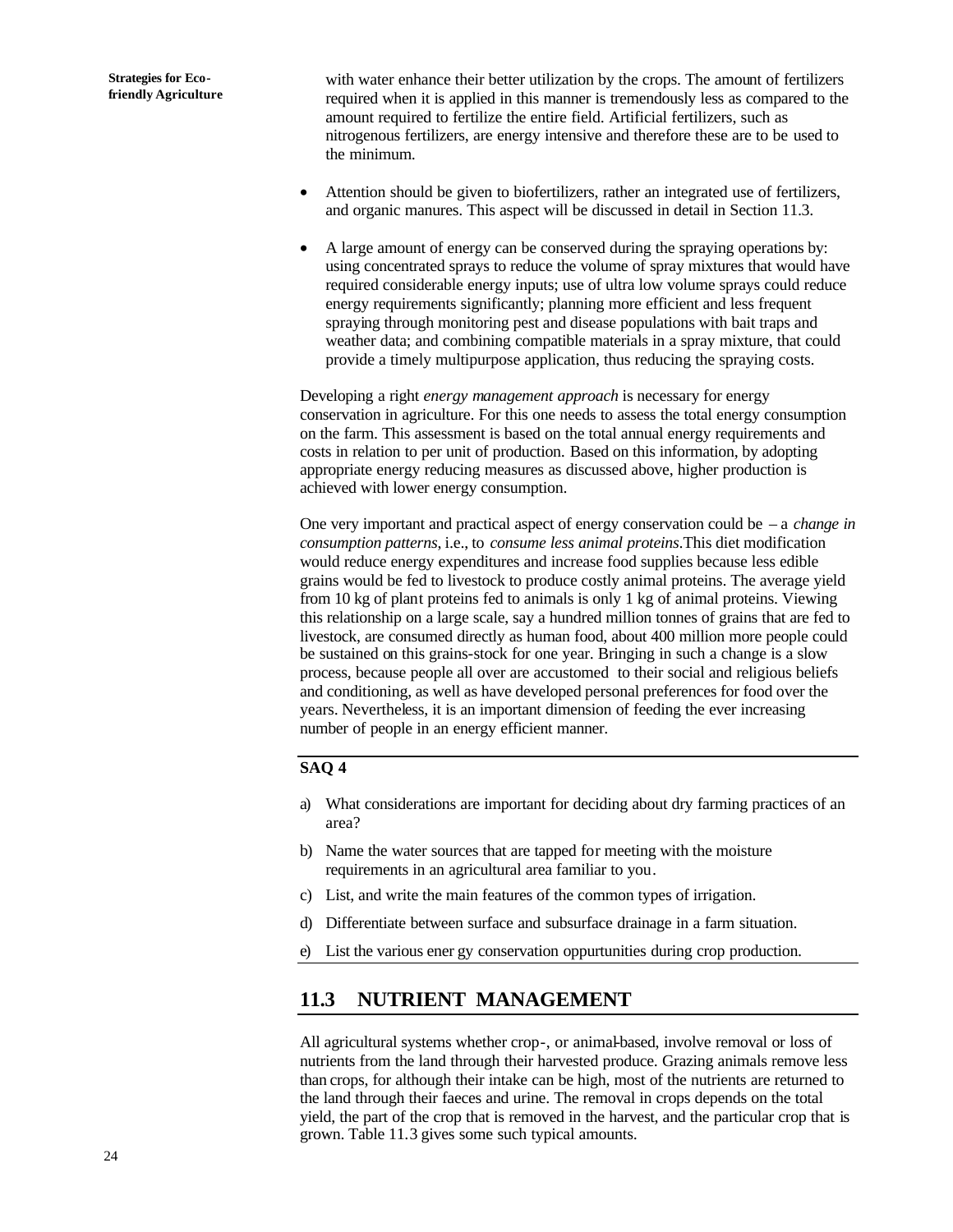## **Table 11.3: Nutrient removal in some harvested crops (figures in kilogram per hectare).**

|                 | Dry matter<br>yield $(t \, ha^{-1})$ | N   | P              | K   | S  | Ca | Mg |
|-----------------|--------------------------------------|-----|----------------|-----|----|----|----|
| Wheat grain     |                                      | 100 | 20             | 28  | 8  | 3  | 8  |
| Wheat straw     | 5                                    | 35  | $\overline{4}$ | 40  | 5  | 18 | 5  |
| Maize grain     | 5                                    | 100 | 20             | 30  | 5  | 10 | 8  |
| Maize straw     | 5                                    | 50  | 10             | 60  | 8  | 10 | 10 |
| Rice grain      | 5                                    | 90  | 20             | 25  | 8  | 5  |    |
| Rice straw      | 5                                    | 20  | 5              | 50  | 5  | 15 | 8  |
| Ryegrass<br>hay | 10                                   | 160 | 30             | 180 | 12 | 40 | 12 |

**Note:** The values in the table, which are from various sources, give only the order of magnitude because nutrient removal varies with the crop variety, and depends on the amount of the nutrients supplied.

Nutrients are also lost by erosion, surface-run-off, leaching, gaseous loss, and by burning of vegetation. If there is no replacement of nutrients, the crop yields decrease. Also if a land is for the first time brought under cultivation, it is necessary to check, and correct the nutrient deficiencies or imbalances in the soil, if any.

## **11.3.1 Concept of Nutrient Management**

As discussed above, the loss of nutrients through harvest, and the inherent nutrient deficiencies of the soils can be managed by the following four ways.

- i) Adopting measures to lessen the rate of removal/depletion of nutrients from a farm. The residues of crops, the excretory wastes of farm animals, and at places the night soil or sewage is supplemented to the soil.
- ii) Nitrogen is added by biological nitrogen fixation from legumes or other biological systems.
- iii) Nutrients are allowed to accumulate under a fallow.
- iv) Fertilisers are used to provide nutrients that would otherwise be deficient in the amounts required.

## **11.3.2 Nutrient Status in Soil**

Plant nutrients must occur in the soil in available forms if they are to be taken up and used by the plants, e.g., NO<sup>−</sup> 3 and NH<sup>−</sup> <sup>4</sup> are the forms of nitrogen that are available to plants. Similarly the micronutrient molybdenum is taken up as MoO<sup>-</sup><sub>4</sub>. The available forms of nutrients are located at or near the surface of soil particles such as clay, silt, and humus. As the growing plant roots come in contact with these soil particles and the soil solution that surrounds these particles, the available nutrients are taken up by the plants. Although soils may contain large quantities of plant nutrients, amounts available for plant use at any given time are relatively small. The remainder remain unavailable and cannot be used by plants unless they are converted to available forms. The common forms of nutrients unavailable for plants include the insoluble chemical compounds (phosphorus and micronutrients included in many of these), unweathered or undecomposed soil mineral or rock fragments (most nutrients included), organic matter or plant residues (nitrogen and sulphur are the main ones), and the ones trapped by soil partic les (lots of K and some NH4 may be in this form).

 $ed$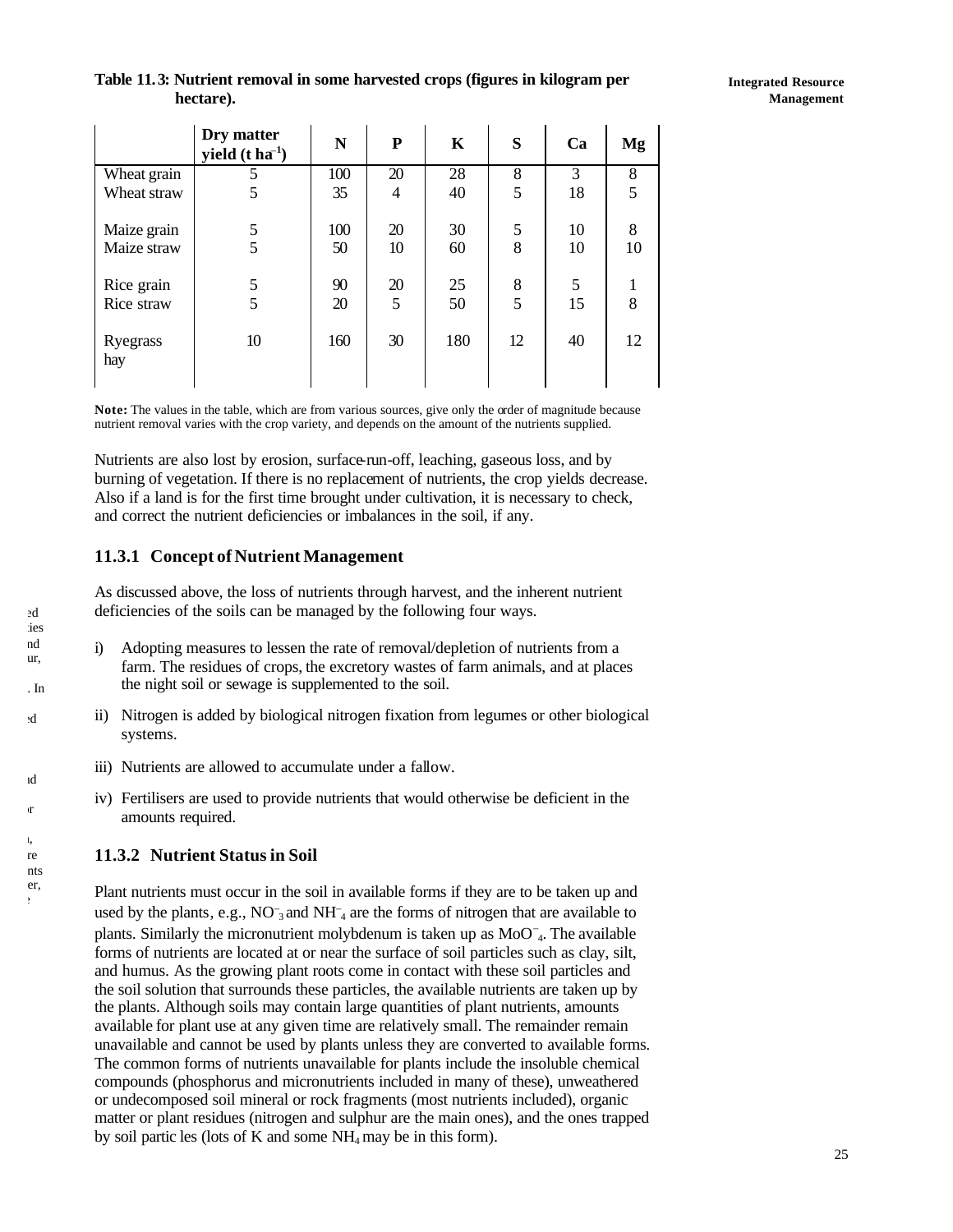One of the main properties of soils that influences nutrient availability is pH. Soil pH is especially important for maintaining fertilizer nutrients in available forms. If the pH is not suitable, available fertilizer nutrients may rapidly become unavailable by forming insoluble compounds.

*Nutrient interaction* is another factor that may either help or hinder the uptake of another nutrient. In some instances, a certain nutrient may increase the uptake of one nutrient and decrease the uptake of another nutrient. Also, a given nutrient may increase the uptake of a nutrient under one set of conditions but reduce the uptake of the same nutrient under another set of conditions. Some examples of such interactions are given below:

- i) NH4-K interaction: Ammonium nitrogen has been found to interfere with uptake of K.
- ii) K-Mg interaction: K has been shown to reduce the uptake of Mg.
- iii) P-N interaction: The uptake of P is often increased by the presence of N.
- iv) P-Zn interaction: High levels or rates of P have been found to reduce zinc uptake by plants.

## **11.3.3 Restoring Soil Fertility**

Maintenance and improvement of soil fertility is the key to raising crop production. From the above discussion it is clear that factors like soil pH, nutrient status govern the health and fertility of soils. The declining soil fertility due to problems like soil acidity or nutrient impoverishment can be restored by application of lime and fertilizers. How much of lime and fertilizers would be necessary for the best plant growth can be determined accurately by soil testing.

*Determining nutrient needs of soils* − A soil test measures soil pH and the amounts of available nutrients the soil contains. By knowing the amounts of nutrients already present in the soil, it is much easier to determine the kinds of fertilizers to apply. Most of the fertilizer related problems are associated with the improper use of fertilizers. A crucial aspect of soil testing is the way the soil sample is collected. The sample should represent the total area in which fertilisers or other agro-inputs are to be applied. A large composite sample should be collected consisting of small portions of soil taken from different locations. These samples be placed in a clean container and thoroughly mixed before sending for analysis. In addition to soil testing, foliar symptoms of crops also indicate the nutrient status in soil. These two aspects, if used in conjunction can give an accurate nutrient picture of the field, for deciding − i) The appropriate method of supplying nutrients or taking any remedial measures, ii) the source, and iii) timing of application.

- *Choosing the fertilizer source* − There are many kinds of fertilizers available that can be used to supply the recommended nutrients. Fertilizers may be solid or liquid, and both perform equally well when equivalent amounts are properly applied. Nutrient availability of water soluble, dry or liquid fertilizers is similar. Therefore fertilizers should be selected based on economy, market availability, and other factors − not as solid or liquid. Regarding foliar application of nutrients, i.e., feeding the plant nutrients through their foliage—leaves, stems and blooms, it should be considered a supplementary method to soil application. The reason is that it is an expensive method. However, it can be applied and is useful when a rapid uptake of a small amount of particular nutrient, usually a micronutrient is needed to correct a deficiency problem.
- *Other fertilizer sources* − In addition to the largely used chemical fertilizers, many other options for use as fertilizers are available. Several natural sources also

The mat one or n nutrients fertilizer contains nutrient. material muriate containi primary to as cor fertilizer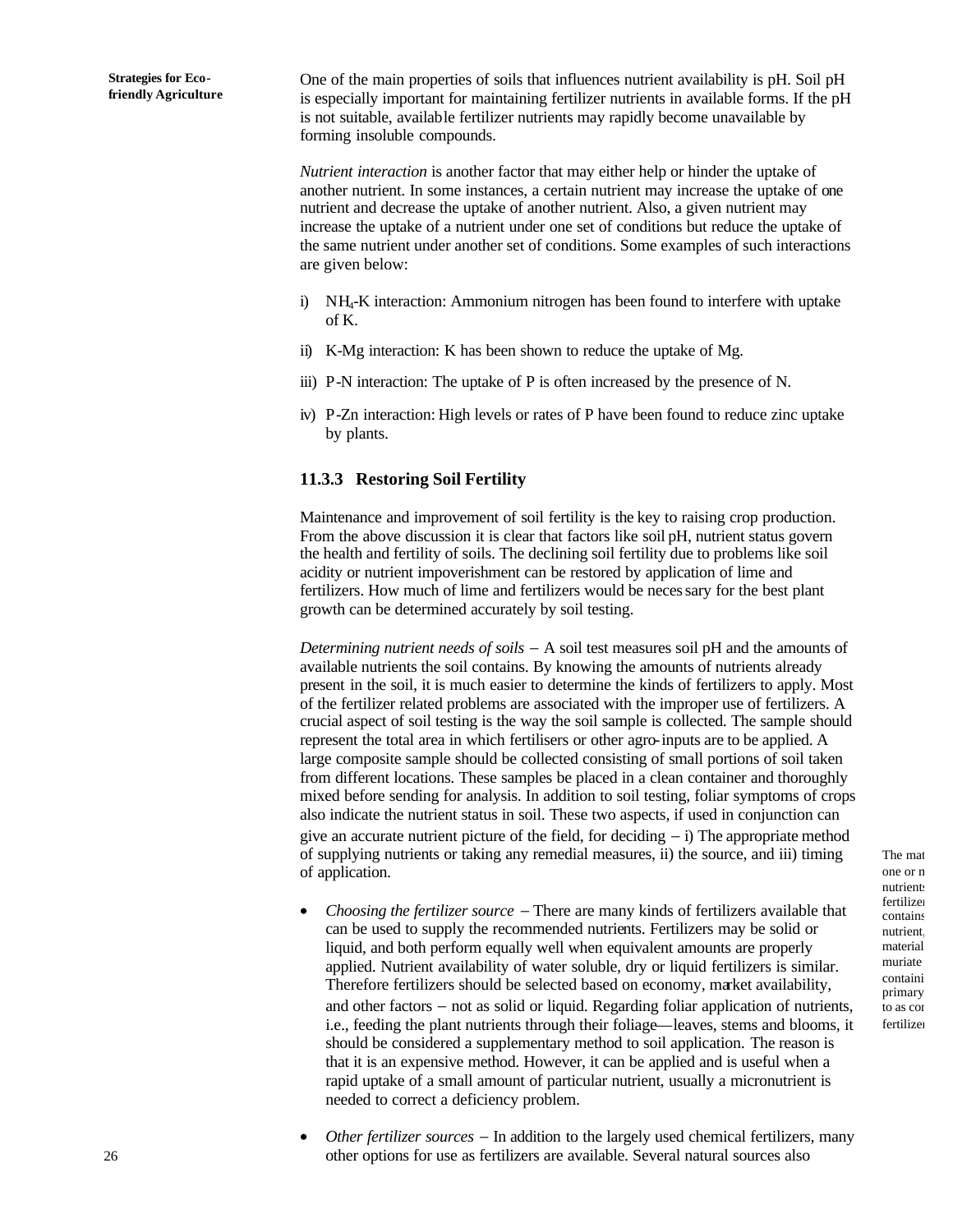referred to as the green inputs, constitute this category. These may be used by persons wanting to use only naturally occurring materials, as in the case of organic farmers. The common examples of green inputs are - biofertilizers, farmyard manures, sewage sludge, and vermicompost.

Biofertilizers − include biological forms like *Rhizobium, Azotobacter, Azospirillum,* Blue-green algae*,* Vesicular arbuscular mycorrhizae (VAM) and other Phosphate mobilising organisms, and *Azolla.* These are low cost, effective and renewable sources of plant nutrients and are used to supplement the chemical fertilizers. Biofertilizers thus refer to biologically active products, and selective strains of microorganisms which can contribute nutrients to plants. The suitable strains of microorganisms may also be used for decomposition of organic wastes for use as organic manure in agriculture.

Farmyard manures – These have been used as fertilizers for centuries. It consists of faeces, urine, and bedding materials of farm animals which is usually the cereal straw. Although their nutrient content is low, these contain some quantities of all the essential elements. In many situations, the application of even a modest quantity of manure provides enough of a deficient nutrient, especially a micronutrient, to dramatically increase the plant growth. The nutrient content of manure is quite variable. Factors influencing the quality include the age and kind of animal, the feed it consumed, the amount and kind of bedding used, and the manner in which the manure was handled. Nutrients can be leached from it if exposed to heavy rain, and ammonia can be lost by volatalization. Biofertilizers besides restoring or increasing soil fertility also improve soil structure. If applied frequently it increases the soil organic matter. Because it decomposes slowly in soil, the nutrients not available to crops after application become available in later season.

Animal slurries, another form of farmyard manure, are semi-liquid form of faeces, urine and floor washings from cattle houses. These are found to contain all the essential plant nutrients. When sprayed on field, they have been found to have offensive smell.

Sewage sludge − is the organic material produced from domestic and industrial waste water and direct runoff from roads. The composition of sewage sludge is very variable. It depends on the local industrial processes and on the amount of sand and silt that it contains. It is useful as a source of nitrogen and phosphate, but has only a small content of potassium because most remains in the liquid wastes that are discharged into rivers. The organic matter in sewage sludge helps to improve soil structure. When applied to land it has beneficial effects. Problems arise if these are applied too frequently and over prolonged periods, as it contains high concentration of metals that are toxic to plants and animals.

Vermicompost − There has been an increase in its demand because of its organic nature and increase in its use in the kitchen garden and for cultivation of high value cash crops.

• *Enhancing fertilizer use efficiency in plants* − By 2020, with India's population likely to be around 1.3 billion, an additional 4-5 million tonner per annuum will have to be produced to feed the increased populations. This would place additional demand for fertilizers, along with the other resources, to increase agricultural productivity. This is a big challenge for our country. It has come to light that the continuous and unbalanced use of fertilizers is leading to decrease in nutrient uptake efficiency of plants resulting in stagnation, and sometimes decrease in crop yield. At the same time, the use of chemical fertilizers at a very high rate has lead to the problem of soil health deterioration, ground water and atmospheric pollution. In addition, there are problems of losses in fertilizers after application through leaching, volatalization, denitrification of nitrogen, and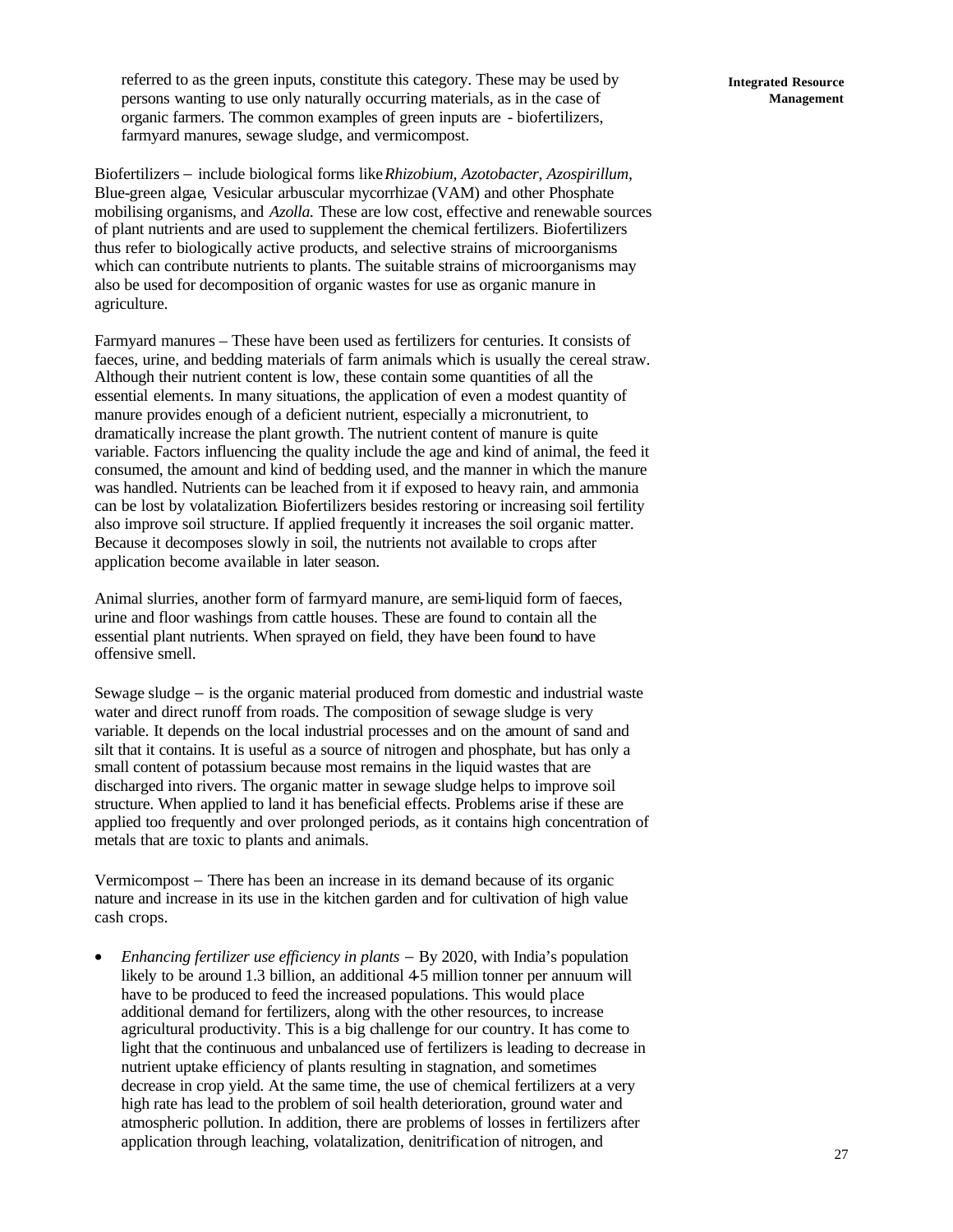Glomus deserticola was used. For more details you may log on to : http://www.hinduonnet.com, of September 5, 2003. Title of the article is -'Improving quality of grapevine with biofertilizers.'

fixation of phosphorus in soil. The chemical fertilizers especially the nitrogen fertilizers are in short supply and expensive because the industrial fixation of nitrogen is an energy-intensive process, which is solely based on natural petroleum products. Thus there is a need to use chemical fertilizers in balanced proportions along with integrated use of all the available sources of plant nutrients for sustainable agriculture. Integration of chemical, organic and biological sources of plant nutrients and their efficient management have shown promising results not only in sustaining productivity and soil health, but also in meeting a part of chemical fertilizer requirement of different crops (integrated nutrient management). Two such rec ent examples are described below:

The production of grape is influenced by a variety of factors, nutrition being one of them. Fertilizers and manures comprise almost 30-40 percent of the total cost of crop production. Use of chemical fertilizers excessively, and over the years has been linked with deterioration of soil health. An integrated approach involving biofertilizer, viz. VAM, and inorganic fertilizers has proved to be highly beneficial for the soil health, the yield, the quality of grapes, and above all fertilizer economy.

Likewise another example of integrated management of rainfed tapioca in Tamil Nadu has showed great promise. The biofertilizers – Phospho-bacteria and *Azospirillum* helped the plants to utilize nutrients more effectively, resulting in remarkably enhanced productivity.

• *Need to develop green-inputs commercially*− the green-input markets need to be developed as the potential applications are on the increase. At present, the Indian market is diverse in terms of products, but is rather unorganized. The reason being, most of these inputs are either not traded or even if they are, it is at informal levels. There is need to know of the production capacities of units engaged in production of various green-inputs, and also the demand and sales characteristics of the markets. Among the various green-inputs, biofertilizers are the most organized presently. The amount produced and traded so far can meet only 4.8% of the estimated demand. Since there has been a steady growth in demand since mid 1990s, it is necessary to take steps for these to be made available, and at price that is within the reach of the farmers. This aspect is of enormous importance for the promotion of integrated use of fertilizers for sustainable agriculture.

## **11.4 BIODIVERSITY MANAGEMENT**

This section builds-up on the biodiversity aspects discussed in Unit 8, wherein the importance of biodiversity and the threat to agriculture because of the loss of

> The term biodiversity and agro-biodiversity are used here interchangeably. Agrobiodiversity refers to that part of the full spectrum of diversity on which humans directly depend for food and plant-based needs.

biodiversity have been highlighted. It is now increasingly being realize d that biodiversity is an invaluable natural resource that needs to be effectively managed with a sense of responsibility. Crafting the right strategies as per the objectives, and the prevailing agricultural practices in the socio-economic settings of the region, is crucial for the effective management of this resource.

## **11.4.1 Conservation, Maintenance and Use Approach**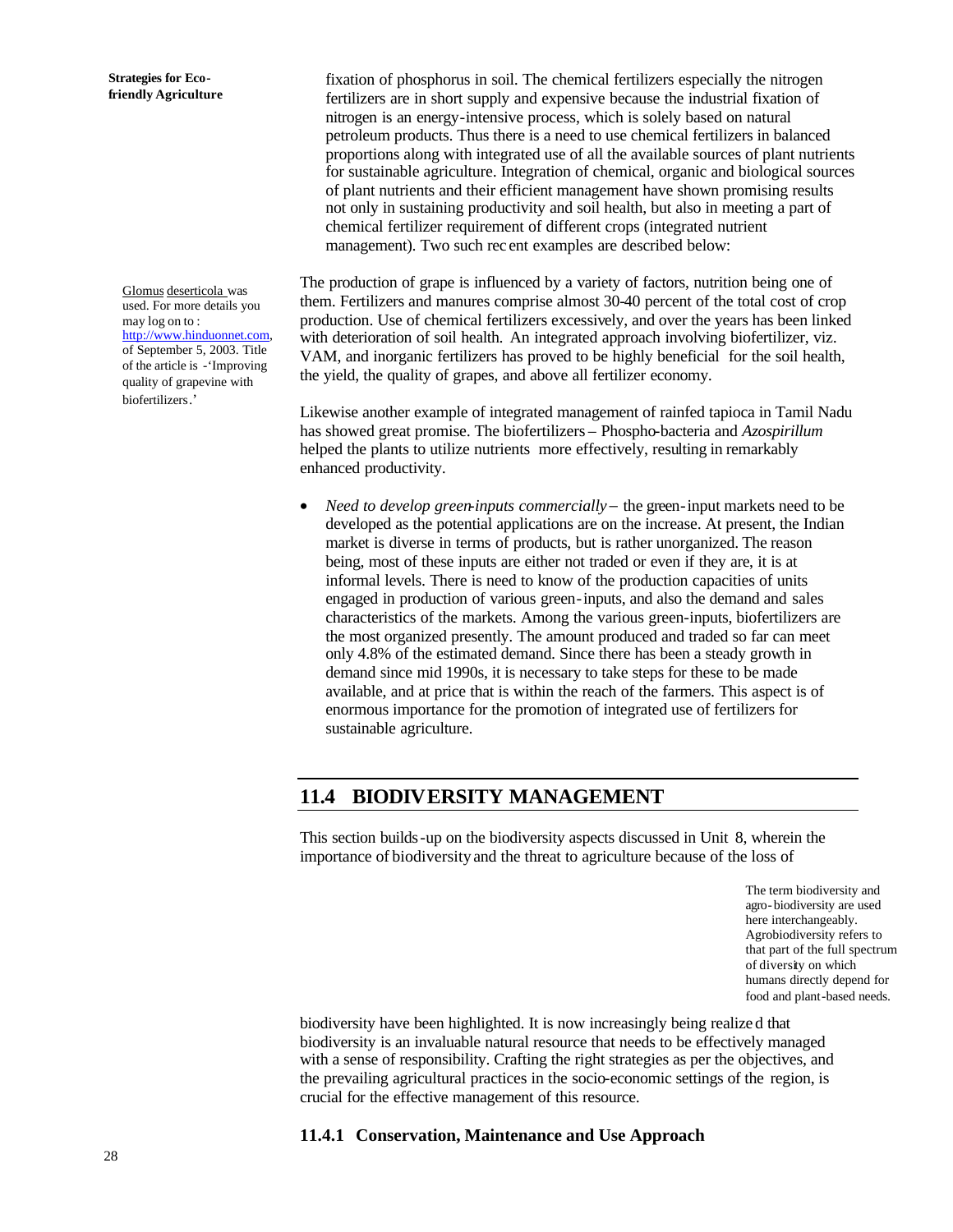A conservation-maintenance-use approach seems to hold great promise for both getting the high returns from agriculture, as well as maintaining the resource pool in a rejuvenated form. Various location-, and need-specific practices like reduced or no-till farming, bio-pest control, use and recycling of organic wastes, crop rotation, polyculture, mixed farming or intercropping, and integrated farming systems help tremendously in managing the agrolandscapes to increase their species diversity, as well as conserve the genetic material. It is a well known fact that a species diverse agrolandscape with a temporal continuum promotes development of a large number of links between its resident species. The greater number of such links imparts stability to the agrolandscape or the agroecosystem. Many local populations have historically managed biodiversity, and such knowledge is valuable for learning to improve practices in other locations.

### **11.4.2 Integrated Management Strategies**

Joint production of crops and mosaics of wildlife is both a traditional as well as a new emerging concept. Traditional because such practices have been used by farmers, whereby, some areas such as belts or corridors or bunds around the agricultural land are left uncultivated. In such areas that are set aside, natural vegetation along with its associated fauna survives and evolves along with the forces of nature. From the agricultural point-of-view such areas also harbour the escapes of crops that thrive all by themselves. Also the insect populations, in such uncultivated areas have been found to be effective in countering the crop-pests. This is a new concept wherein this activity of maintaining the native or wild species is done in a planned and more organized way. The advantages thereof need to be impressed upon the farmers. Issues like devoting the agricultural land for this locked investment, considering the economic returns the crops would have brought from this piece of land, are to be thought of. For the farmers with small holdings and lesser economic returns this could be a state-supported or a private agri-business institutions or agricultural university backed endeavour.

The form of conservation we have just discussed, that is, at the natural site of occurrence of the flora and fauna is known as *in situ* conservation. As for crops, *in situ* conservation is largely a neglected strategy. Here too, the issue of financial support as discussed a short while back holds good. *In situ* conserved crop plants are of great value for crop breeders, owing to inter-, and intra-specific variability. This is because conservation permits continuous evolution and adaptation to take place, whether in wild or in on-farm conditions where human selection also plays a critical role. In view of the long-term interests, the modalities for making *in situ* conservation a practical proposition, needs to be worked out.

In another form of conservation, crop plants, particularly their seeds and other reproductive plant parts are conserved under controlled environmental conditions in gene or seed banks. This is known as *ex situ* conservation. Plant evolution, however, is effectively frozen at the time of storage, in this way of conservation. The *ex situ* conserved materials, in technical terms are referred to as **germplasm collection**. It provides easy access to a large collection of plant materials with variable characteristics that is of immense value for breeding and crop improvement purposes. A number of issues associated with *ex situ* conservation need addressal. Some of these are – who controls such a stored germplasm? Is it a national asset? Can anyone both within and outside the country freely access it? This is because controversy erupted around the proposal endorsing the free exchange of germplasm. Continued evolution and use of collected germplasm and an effort to preserve landraces and wild crop relatives where they still exist are the critical steps needed for maintaining the germplasm collection in viable condition. Funding for establishing and running of *ex situ* collection facilities is yet another issue. Many nations give low priority to maintenance of such genetic resource efforts.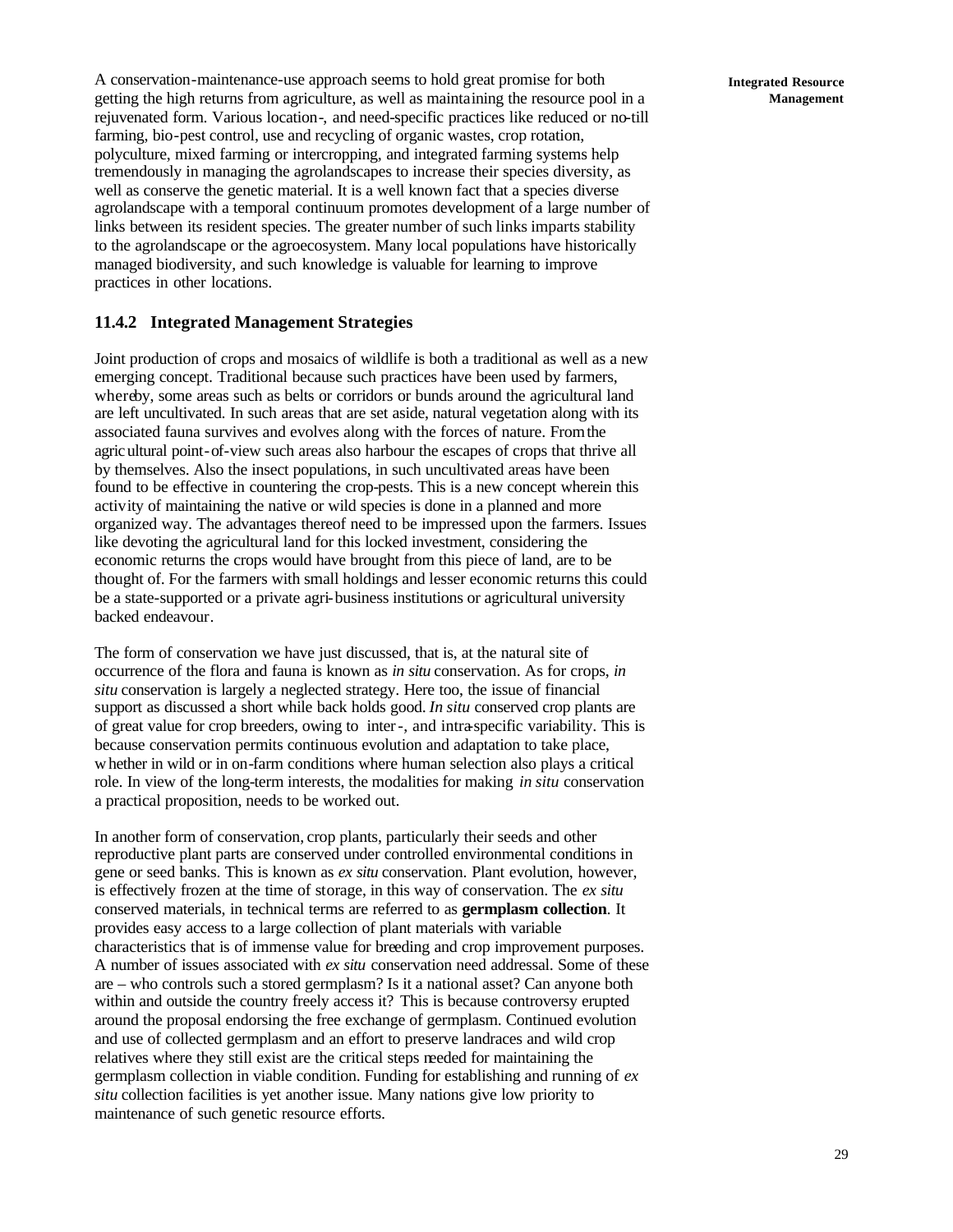In the light of the above discussed issues, and the weaknesses and strengths of these two forms of conservation, integrated conservation strategies involving both *in situ*  and *ex situ* conservation in a complementary manner are recommended for effective management of agrobiodiversity. Also there exists the need to integrate and interface natural, agricultural, urban and suburban systems to manage the agrolandscapes in a truly sustainable manner. In the next millennium, new sciences and technologies such as information and communication technology and space technology, besides biotechnology will provide powerful tools for developing genetically modified organisms, making plants and organisms responsive to more stresses and helping in identifying new and useful species, cropping and land use systems, which could bring in the needed sustainability in agriculture.

Effective management on sustainable terms in the changed scenario would surely require facilitated exchange of biological and genetic resource, and also of technology on prior informed consent and mutually agreed terms, release of alien species and transgenic into the new environment only after intensive testing and due precaution for biosafety, using the familiarity criteria and equitable sharing of benefits in a transparent manner. Accordingly, there must be wide ranging awareness campaign and literacy missions on technological, regulatory and legal matters.

#### **SAQ 5**

- a) Explain how plant nutrients behave in soil.
- b) What aspects you would pay special attention to while getting a farm soil tested for determining its plant nutrient needs and in choosing the right fertilizer sources.
- c) If you are asked to prepare the biodiversity list of the given agricultural land, which biodiversity categories would you include in your list?
- d) Discuss the importance and utility of biodiversity management.
- e) Devise an integrated biodiversity management strategy under the heads planning, action, monitoring, evaluation, and remedial measures, pertaining to an area of your choice.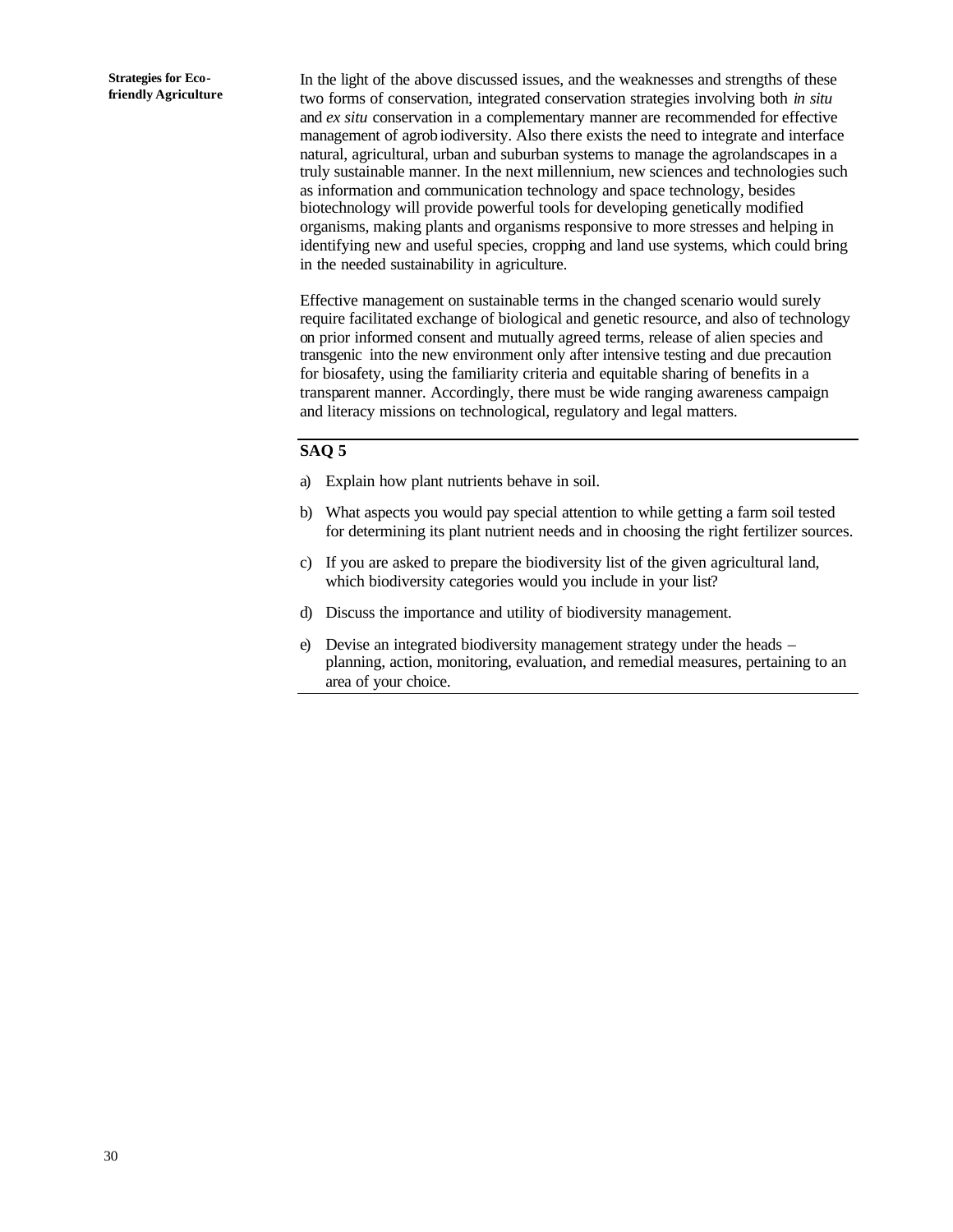# **Management 11.5 SUMMARY**

The essence of the unit is:

- Land use, land grading, excessive salt contents in soil and water resources, soil erosion, acute shortage of water, and drainage of soils are the major **soil and water related management** issues in our country. For managing these in an effective manner, it is essential to understand that each of the resource - soil, water, energy in various forms, and biodiversity are linked to each other in very complex, interdependent and in an intricate manner. This relationship has be en highlighted throughout the unit.
- Change in any parameter of a resource has percolating effects on the others. To put it in another way, none of these resources stands alone in nature. These are to be viewed as components without boundaries, yet they make the whole of the global ecosystem. These resources need to be efficiently used and effectively managed in order to meet our food and other crop based needs, as well as for maintaining an environment that is congenial for the health of humans and all the life forms.
- Various dimensions of the resource-use, and the corrective ways and remedial measures have been discussed for each resource. There is no one specific solution or way of management in modern times when the number of problems, and the complexities of problems are increasing by the day.
- For drawing an effective management strategy for any resource, two things are important: Firstly, we should consider as many dimensions as possible of a resource and form a larger or more complete picture of the problem, for devising strategies that satisfy or fulfill the environmental, socio-economic, and cultural aspirations and needs of the society. Secondly, integration of traditional knowledge, modern tools and techniques, and innovation in areas without any precedence is the key to resource management.

## **11.6 TERMINAL QUESTIONS**

- 1. 'Change in land use from agriculture to housing or industry-setting are the signs of development'.
	- i) Discuss the appropriateness of such land use changes in the name of development.
	- ii) Taking a pragmatic view, suggest realistic measures to make such land use changes for sustaining quality of environment, and health of human beings.
- 2. Determine the crop rotation practices in an agricultural community in your vicinity.
- 3. Study the effects of continuous cropping practices on yields and soil erosion.
- 4. Collect local examples of use of tree planting in controlling soil erosion.
- 5. Discuss the importance of land management practices in dryland farming.
- 6. Why is scheduling of irrigation important from the point of economic and environmental consequences? Discuss.
- 7. What parameters would you take into account for combating the drainage problem in an agriculture land?
- 8. Outline an integrated energy conservation approach for an agricultural land.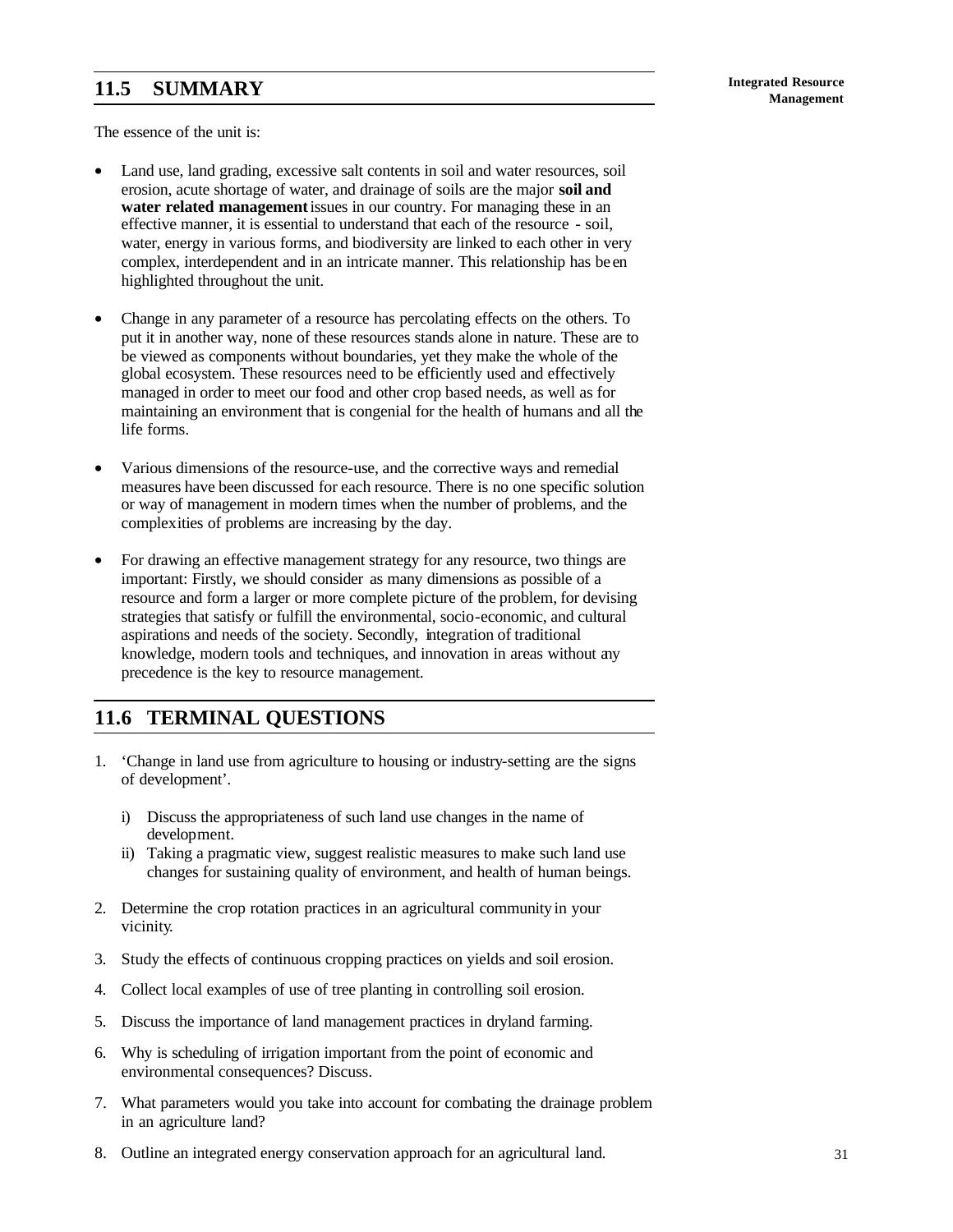- 9. Discuss how soil pH influences the availability of nutrients.
- 10. Write the chief constituents of any four commercial fertilizers from a garden shop or farm chemicals business.
- 11. Explain why manure alone is considered as an unreliable fertilizer.
- 12. What would be your considerations for biodiversity management in an agrolandscape?

#### **REFERENCES**

- 1. Barrow, C.J. (1999) Alternative irrigation − The promise of runoff agriculture. Earthscan, U.K.
- 2. Briggs, D. & Courtney, F. (1995) Agriculture and environment − The physical geography of temperate and agricultural systems. Longman, U.S.A.
- 3. Brundtland G.H. (Chairman) (1991) Our common future. World Commission on environment and development. Oxford University Press, U.K.
- 4. Collins, W.W. & Qualset, C.O. (1999) Biodiversity in agriculture. CRC Press, U.S.A.
- 5. Dadhich, L.K. & Sharma, A.P. (Editors) (2002) Biodiversity: strategies for conservation. APH Publishing cooperation, India.
- 6. Deshmukh, A.M. (1998) Biofertilizers and biopesticides. Technoscience Publications, India.
- 7. Dewan, J.M. & Sudershan, K.N. (1996) Irrigation management. Discovery Publishing House, India.
- 8. Dover, M. & Talbot, L.M. (1998) To feed the earth: Agroecology for sustainable development. Oxford & IBH Publishing Co. Pvt. Ltd., India.
- 9. Glaeser, B. (1995) Environment, development, agriculture. Integrated policy through human ecology. UCL Press, U.K.
- 10. Gliessman, S.R. (Author) & Engles, E.W. (Editor) (2000) Field and laboratory investigations in agroecology. Lewis Publishers, U.S.A.
- 11. Gupta, S.K. & Gupta I.C. (1997) Crop production in waterlogged soils. Scientific Publishers, India.
- 12. Khan, T.I. & Shishodia, Y.S. (1998) Biodiversity conservation and sustainable development. Pointer Publishers, India.
- 13. Knuti, L.N.; Williams, D.L.; and Hide, J.C. (1984) Profitable soil management. Prentice Hall, Inc., U.K.
- 14. Lal, R. (Editor) (1998) Soil quality and agricultural sustainability. Ann Arbor Press, U.S.A.
- 15. Mitsch, W.J. & Jorgensen, S.E. (Editors) (1989) Ecological engineering. An introduction to ecotechnology. John Wiley, U.S.A.
- 16. Murthy, V.V.N. (1985) Land and water management engineering. Kalyani Publishers, Ludhiana.
- 17. Parker, R. (2000) Introduction to plant science. Delmer Publishers, U.S.A.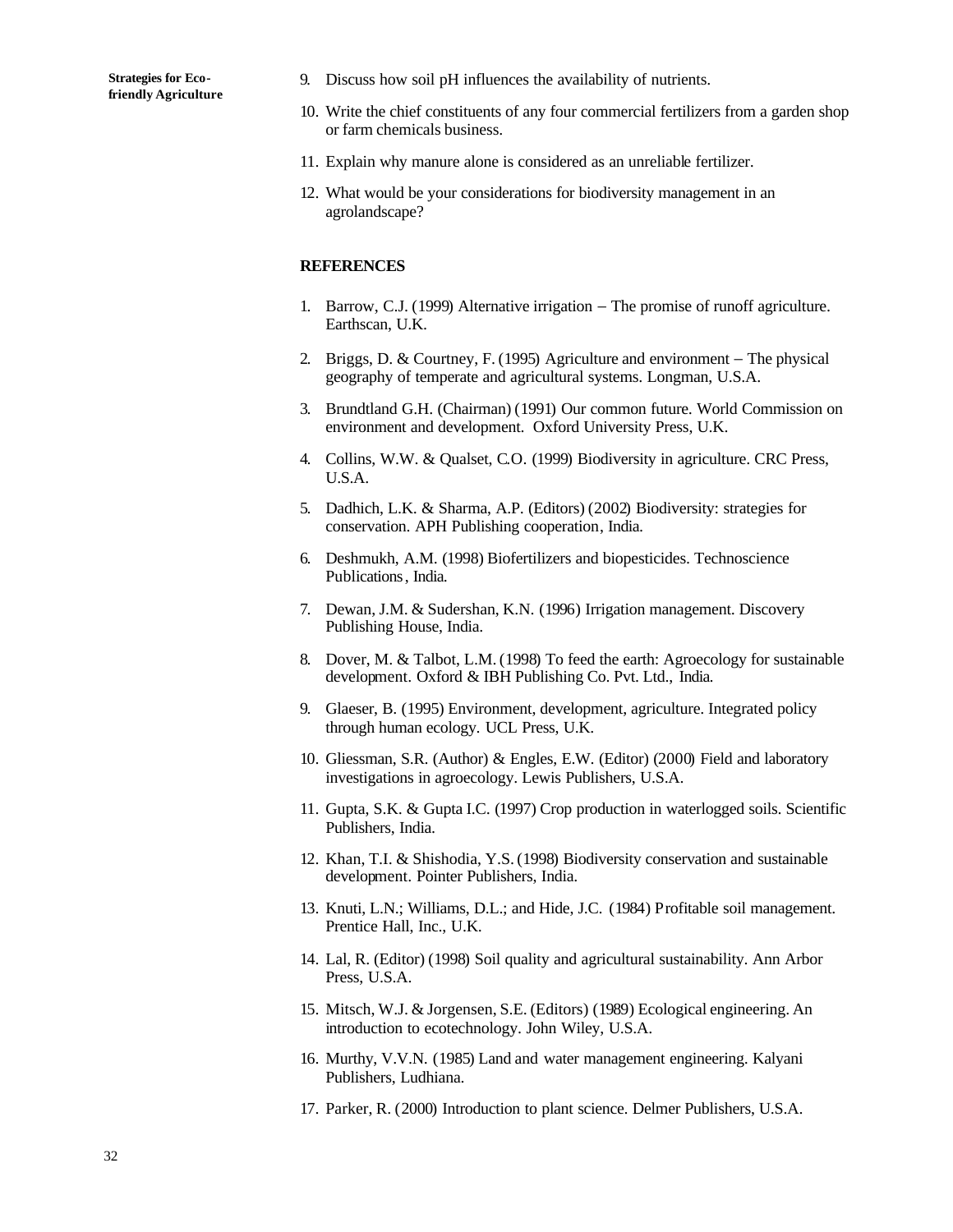18. Pillai, K.M. (1987) Water management and planning. Himalaya Publishing House, India.

- 19. Rathore, N.S.; Mathur, A.N. & Solanki, A.S. (1994) Integrated rural energy planning. Agrotech Publishing Academy, India.
- 20. Reddy, K.R. (1995) Irrigation and agricultural development in India. Ashish Publishing House, India.
- 21. Somani, L.L. & Totawat, K.L. (Editors) (1993) Management of salt-affected soils and waters. Agrotech Publishing Academy, India.
- 22. Thorne, C.E. (1999) Farm manures. Allied Scientific Publishers, India.
- 23. Vision (2020) Indian Council of Agricultural Research. New Delhi, India.
- 24. White, R.E. (1987) Introduction to the principles and practice of soil science. Blackwell Scientific Publications, U.K.
- 25. Wild, A. (1993) Soils and the environment. An introduction. Cambridge University Press, U.K.
- 26. Various Internet sites can provide enormous information on the subject discussed in the unit. Some addresses of the relevant websites are given below:
	- The URLs for worldwide websites can change. Using one of the search engines like Google, Yahoo, Hot Bot, Alta Vista etc., you can find more information by putting in the keywords/phrases pertaining to the topic of your interest. An expandable list of keywords/phrases follows the website addresses.
	- Use your judgement for accepting any information obtained from the internet for its authenticity. Websites of renowned institutions/societies could be taken for their words.
	- **Website addresses.**
		- i) Central Arid Zone Research Institute http://cazri.raj.nic.in
		- ii) Central Water Commission http://cwc.nic.in.
		- iii) Department of Agriculture and Cooperation, Ministry of Agriculture, Government of India http://agricoop.nic.in
		- iv) FAO Regional Office for the Asia and the Pacific http://www.fao.or.th
		- v) Indian Agricultural Research Institute http://www.iaripusa.org
		- vi) Indian Council of Agricultural Research http://www.icar.org.in
		- vii) International Crop Research Institute for the Semi-Arid Tropics http://www.icrisat.org
		- viii) M.S. Swaminathan Research Foundation http://www.mssrf.org
		- ix) Ministry of Consumer Affairs, Food & Public Distribution http://fcamin.nic.in